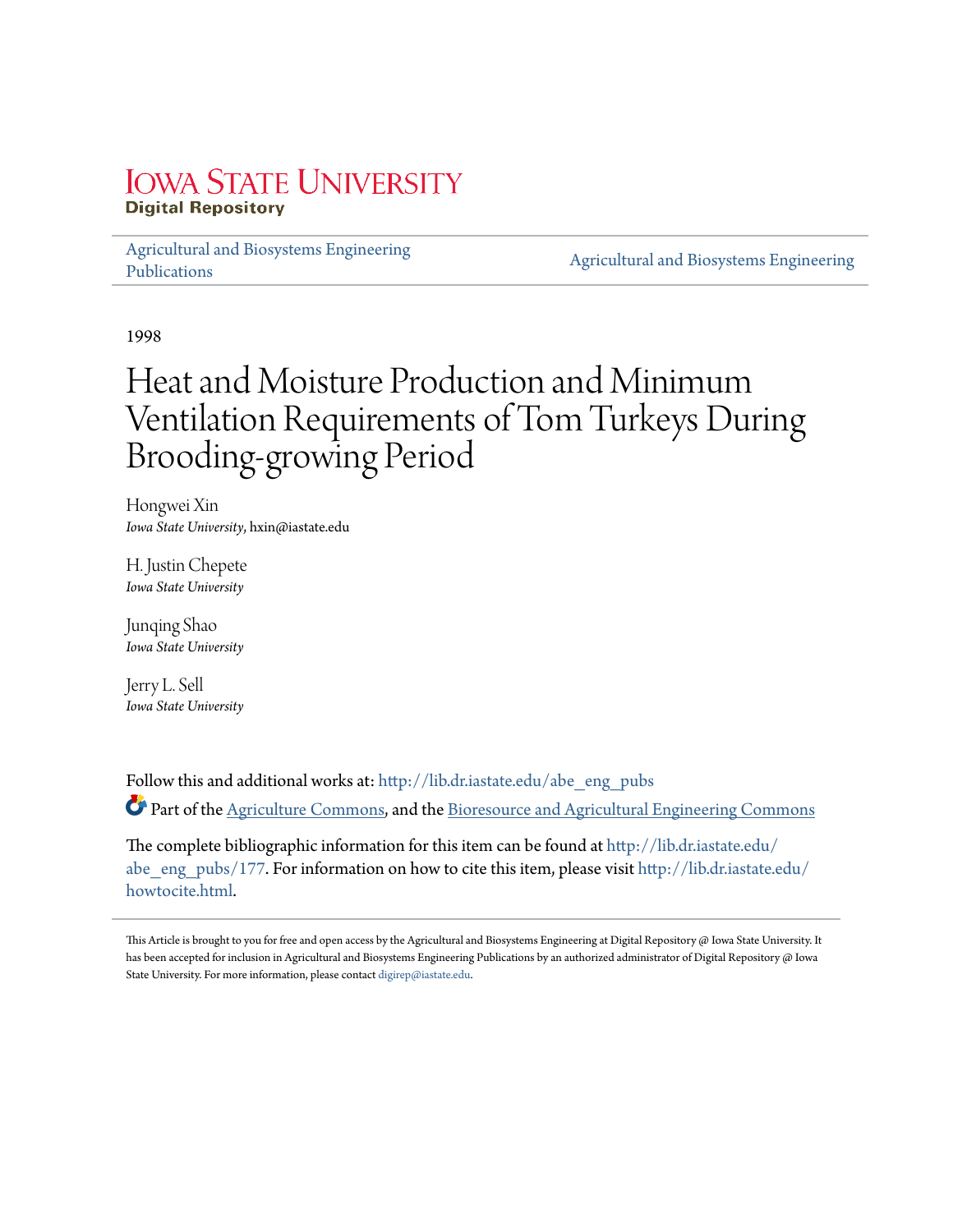# HEAT AND MOISTURE PRODUCTION AND MINIMUM VENTILATION REQUIREMENTS OF TOM TURKEYS DURING BROODING-GROWING PERIOD

H. Xin, H. J. Chepete, J. Shao, J. L. Sell

**ABSTRACT.** *Heat and moisture production rates of Nicholas tom turkeys raised under lab-scale commercial production settings were continually measured during a five-week brooding-growing period. Functions were established that relate age and body mass (BM) of the birds to their specific total heat production rate (THP), sensible heat production rate (SHP), moisture production rate (MP), and CO2 production rate. MP of the current study included both latent heat loss of the birds and evaporation of moisture from the litter and drinkers. Comparison of the HP and MP data from the current study with those in the ASAE Standard (EP 270.5) for BM = 0.1 to 1.1 kg revealed a 4% (for BM = 0.1 kg) to 282% (for BM = 1.0 kg) higher MP and a 2% to 107% lower SHP for the current study. THP from the current study was generally greater (up to 49%) than that in the Standard except for younger birds (< 0.1 kg) whose THP was 36% less than that in the Standard. THP of the experimental tom turkeys peaked near two weeks of age. Compared with the literature data, HP and MP characteristics of the litter-grown young turkeys more closely resemble those of equal BM broilers raised on litter (Reece and Lott, 1982). Minimum ventilation rates (MVR) based on the new MP data for the five-week brooding-growing period were determined and tabulated for selected cold outside conditions and thermoneutral inside conditions. There were substantial discrepancies in MVR between the literature (MWPS, 1990) recommendations and the values derived from this study, with the literature MVR being 20 to 557% of the derived MVR. The age- or BM-dependent MVR obtained from the current study provide a new, convenient reference for ventilation design and operation of turkey brooder houses. Moreover, the equations of CO2 production rate from this study provide a practical tool for estimating ventilation rates in naturally ventilated brooder facilities. The results further revealed the urgent need to systematically update the literature HP and MP data for ventilation design of animal structures so that modern genetics, nutrition, housing systems, and management schemes can be more realistically reflected.*

*Keywords. Energetics, Indirect calorimeter, Tom turkey, Environmental control, Minimum ventilation.*

eat and moisture production rates (HP and MP)<br>from animals and their housing components<br>provide fundamental data for the engineering<br>design of a building environmental control<br>system (ASAE, 1997; ASHRAE, 1997; CIGR, 1992). from animals and their housing components provide fundamental data for the engineering design of a building environmental control instance, the design of heating and cooling needs by a confinement building requires the knowledge of sensible HP (SHP) characteristics of the building. Similarly, determination of minimum ventilation rate (MVR) under cold climates generally relies on MP data. This is

particularly true with floor-reared poultry facilities such as turkey brooder houses where fresh bedding is used and implementation of the moisture-based MVR generally can sustain an acceptable air quality (e.g., ammonia level) in the building. The need of extra ventilation to maintain acceptable ammonia levels in broiler houses employing reused litter has been previously reported (Xin et al., 1996a).

Most HP and MP data in the literature, however, date back 20 to 40 years, and remarkable changes have since taken place in animal genetics, nutrition, housing equipment, and management schemes. Such changes can significantly alter the HP and MP characteristics of the animals and their housing facilities. For instance, a recent study with early weaned pigs (Harmon et al., 1997) revealed that modern faster-growing nursery pigs have a 30 to 55% higher total HP (THP) than their 40-year-old literature counterparts, and that MP from the current nursery pig housing facility is up to 135% higher than that used by the ASAE Standard. The underlying cause for this large MP discrepancy was presumably that MP data in the ASAE Standard, derived from animal energetics studies, exclude the moisture evaporation from litter/feces or water spillage. To compensate for such shortfalls, certain empirical coefficients have been suggested to adjust the literature MP data before they are used in the design of building ventilation systems (ASHRAE, 1997). But such empirical adjustments are doomed to be hit-or-miss because the partition of THP into SHP and MP can vary

Article was submitted for publication in January 1998; reviewed and approved for publication by the Structures & Environment Div. of ASAE in July 1998. Presented as ASAE Paper No. 98-4044.

This is Journal Paper No. J-17765 of the Iowa Agriculture and Home Economics Experiment Station, Iowa State University, Project No. 3311. Financial support for this study was provided in part by the Iowa Turkey Federation/Iowa Turkey Marketing Council and Regional Research Project NE127 "Biophysical Models for Poultry Production Systems". Mention of vendor or product names is for presentation clarity and does not imply endorsement by the authors or Iowa State University nor exclusion of other suitable products.

The authors are **Hongwei Xin,** *ASAE Member Engineer***,** Associate Professor, **H. Justin Chepete,** *ASAE Student Member*, Graduate Research Assistant, and **Junqing Shao,** Graduate Research Assistant, Agricultural and Biosystems Engineering Dept., and **Jerry L. Sell,** Distinguished Professor, Animal Science Dept., Iowa State University, Ames, Iowa. **Corresponding author:** Dr. H. Xin, Iowa State University, Agricultural and Biosystems Engineering Dept., 203 Davidson Hall, Ames, IA 50011-3080; voice: (515) 294-9778; fax: (515) 294-9773; e-mail: hxin@iastate.edu.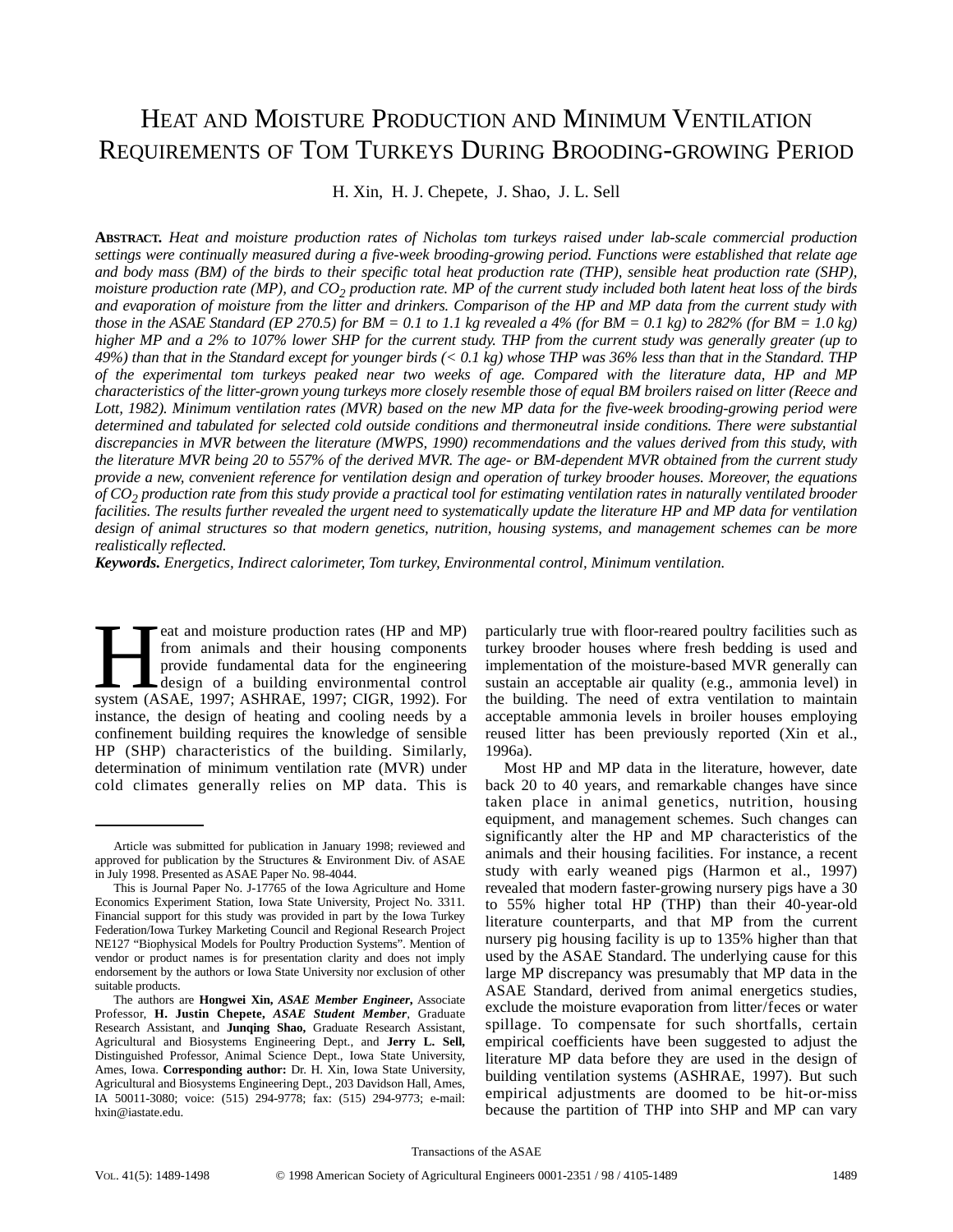considerably among production facilities even when the animals share similar THP with their literature counterparts (Reece and Lott, 1982; Gates et al., 1996; Xin et al., 1996b). Such variations stem from the different management practices and/or housing schemes. Thus, a systematic examination and update of the HP and MP data specific to modern animal production situations seems warranted.

The objectives of this particular study were twofold: (1) to determine HP and MP from tom turkey brooding units that emulate commercial production with regard to environmental settings and management schemes; and (2) to develop MVR, based on the measured MP, as a function of bird age or body mass (BM) at selected climatic conditions during the five-week brooding-growing period.

# MATERIALS AND METHODS **EXPERIMENTAL TURKEYS AND MANAGEMENT SCHEMES**

Three hundred and thirty-two Nicholas tom poults were procured from a commercial hatchery and transported to the Livestock Environment and Animal Physiology (LEAP) Research Lab of the Agricultural and Biosystems Engineering Department at Iowa State University in Ames, Iowa. Before delivery, the experimental poults were processed by debeaking and vaccination, as typically performed with commercial production poults. The poults were exempt from toe-clipping because of the relatively short duration of the experiment (35 days). Upon arrival at the LEAP Lab, the poults were randomly divided into four groups (83 birds/group) by BM similarity. They were then randomly assigned to four environmentally controlled indirect calorimeter chambers  $(1.8 \times 1.5 \text{ m}$  floor space per chamber). The chambers used suspended wooden floors covered with approximately 8-cm-thick fresh woodshaving bedding and had been warmed at 29°C for 24 h before receiving the experimental poults.

Fresh air was introduced to each chamber by an air handling unit (model Climate-Lab-AA, Parameter Generation & Control, Black Mountain, N.C.). Air change per hour (ACH) for the chambers ranged from 6.7 at the beginning of the trial period to 16.7 toward the end of the trial period. Air temperature inside the chambers was maintained at 29.4, 28.3, 26.7, 23.9, and  $21.1^{\circ}$ C ( $\pm$ 0.5°C), respectively, during the first, second, third, fourth, and fifth week of the brooding-growing period. During the initial 10 days, localized heating was provided with a 135W electrical infrared (IR) brooder  $(28 \times 102 \text{ cm})$  (QC Supply, Schuyler, Nebr.) suspended about 46 cm above the center of the chamber floor. The highest floor surface temperature under the brooder was measured with an IR thermal imaging camera (Model PM-250, Inframetrics, N. Billerica, Mass.) to be around 35°C. An interior view of the chamber setup with the IR brooder in place is shown in figure 1. The air temperatures and the localized heating seemed to provide thermoneutral micro-environments for the birds, as evidenced by the nearly contacting postural behaviors of the birds. Relative humidity (RH) of the chambers ranged from 35 to 60% throughout the trial period. Air velocity at the bird level, measured with a hot wire anemometer (model MPM 4100, Solomat Neotronics, Norwalk, Conn.), was less than 0.15 m/s which is commonly considered as "still" air.



**Figure 1–An interior view of the indirect calorimeter chambers. An electric IR brooder was used to provide localized heating during the initial 10 days of the trial period.**

Corn-soybean meal diet was provided to the birds *ad libitum* with plastic egg crates placed under the brooder (two per chamber) for the first two days, with trough feeders (two per chamber) from three to seven days of age, and with self feeders (one per chamber) thereafter. Fresh feed was introduced two to three times daily by either adding new feed to the egg crates or trough feeders or shaking the self feeders. The same diet was used throughout the five-week trial period and it contained 2,850 kcal/kg ME, 28.50% protein, 1.08% total sulfur amino acids, 0.55% methionine, 1.65% lysine, 1.20% calcium, and 0.60% nonphytate phosphorus. Fountain type (also known as satellite) drinker (two per chamber) were used to deliver tap water to the birds. They were situated on wooden stands and were cleaned two to three times daily. Continuous lighting of 25 lux intensity at the bird level was provided throughout the trial period.

The number of birds housed in each chamber was 83, 77, 60, 50, and 40, respectively, during the first, second, third, fourth, and fifth week. The corresponding weekly stocking density was 336, 362, 465, 557, and 697  $\text{cm}^2/\text{bird}$  $(0.36, 0.39, 0.50, 0.60, \text{ and } 0.75 \text{ ft}^2/\text{bird})$ , respectively.

As normally practiced in commercial brooder buildings, fecal accumulation, particularly around the feeders and drinkers, was removed once or twice a week to maintain acceptable aerial ammonia level  $(< 25$  PPM) in the chambers. Fresh bedding was added after each removal of the caked litters (decaking).

### **MEASUREMENT OF BIRD PERFORMANCE, THP, MP, SHP, AND RESPIRATORY QUOTIENT (RQ)**

Average BM of the birds was measured, on a perchamber basis, with a digital electronic scale (60 kg capacity and 10 g resolution) at the beginning of the trial and at the end of each growing week. Weekly feed use per chamber was determined by the difference in the amount of feed in the storage container between the beginning and the end of each week and the amount of feed left in the feeder. Weekly average feed conversion was calculated as the ratio of weekly feed use to weekly BM gain. Water consumption was not measured.

THP of the birds was determined by indirect calorimetry, i.e., from measurement of oxygen  $(O_2)$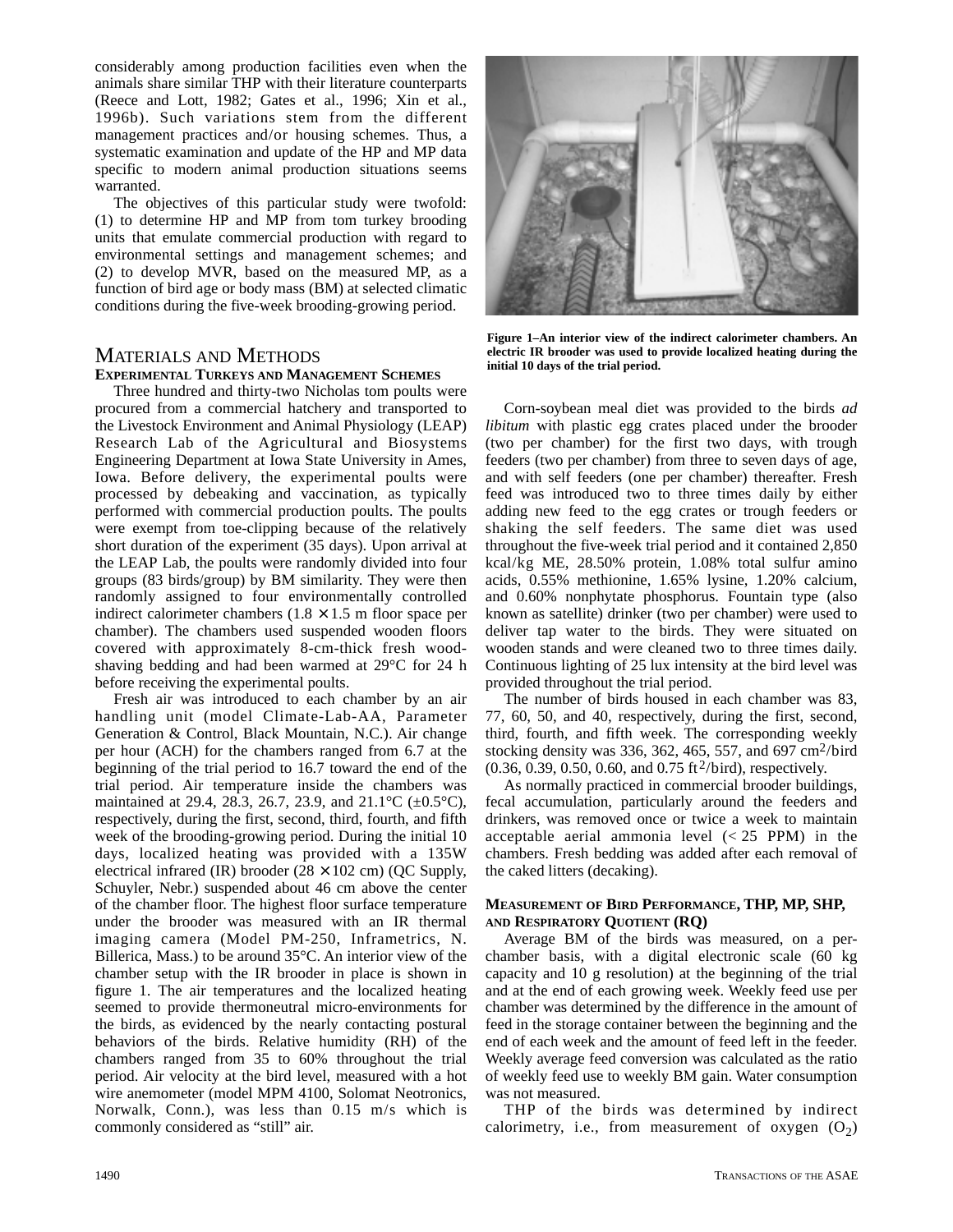consumption and carbon dioxide  $(CO<sub>2</sub>)$  production of the birds. MP from the chambers (birds *and* the surroundings) was measured by the difference in air moisture content between the fresh air and the outgoing air. SHP was calculated as the difference between THP and the MP-based latent HP. RQ was calculated as the ratio of volume of  $CO<sub>2</sub>$  produced to volume of  $O<sub>2</sub>$  consumed. The HP, MP, and RQ data were collected at 30-min intervals throughout the trial period. When the chamber was opened to access the feeders/waterers or to remove caked litter, the resultant data of altered air composition were excluded from the analysis. This exclusion was carried out by both program filtering and manual screening of the raw data. The HP and MP for each chamber were converted to specific values (i.e., unit body mass) by dividing the daily average total BM of the chamber into the HP or MP. The specific THP, SHP, MP, and RQ were then expressed as the daily means with the respective 95% confidence intervals. Detailed description of the ISU indirect calorimeter system and the mathematical equations used to determine THP, MP, and SHP have been previously presented by Xin and Harmon (1996). Calibration of the gas analyzers with primary standard zero and span gases was performed twice daily throughout the experiment. Error analysis of the measurement instruments revealed a maximum error of  $\pm 0.3$  W per chamber for the THP determination. Note that the terms HP and heat loss have the same meaning for this study because HP was measured under equilibrium conditions of the birds and the housing system.

#### **DETERMINATION OF MVR FOR MOISTURE REMOVAL UNDER SELECTED CLIMATIC AND HOUSING CONDITIONS**

The MP data from this study was used to determine the MVR of turkey brooder buildings for selected cold to cool outside conditions. Specifically, the selected outside temperatures ranged from –23 to 10°C at an increment of 2.8°C. The concomitant outside RH ranged from 20 to 90% at increments of 10%. The inside air temperature followed the thermoneutral levels of 29.4°C to 21.1°C depending upon the bird age, as used in the current experiment. Two inside RH levels of 50% and 60% at each air temperature were considered in the MVR determination. The following equation was used:

$$
MVR = \frac{MP}{\rho \times (W_0 - W_i) \times 1000}
$$
 (1)

where

MVR = minimum ventilation rate  $[m<sup>3</sup>/(kg-h)]$ 

- $MP$  = moisture production rate from the housing system  $[g/(kg-h)]$
- $\rho$  = air density, 1.25 g/L (0°C, 50% RH, and 98 kPa barometric pressure)
- $W_i$ ,  $W_o$  = humidity ratio of incoming (fresh) and outgoing (exhaust) air, respectively

 $W_i$  and  $W_o$  were determined with a computer psychrometrics program that uses dry-bulb temperature, RH, and barometric pressure (98 kPa) as the input variables (Hoff, 1996. Personal Communication).

# RESULTS AND DISCUSSION **BM, THP, MP, SHP, AND RQ**

THP and RQ of the experimental tom turkeys from 1 to 35 days of age are plotted in figure 2. MP and SHP during the same period are shown in figure 3. Also plotted on the same figures is the daily mean BM of the birds derived from curve fitting of weekly BM data. The inclusion of BM allows for determination of HP and MP for a given BM that may correspond to a different age from that of the birds used in this study. An illustration example is shown for a 500 g bird by the arrow lines in figures 2 and 3. THP, MP, and SHP as a function of BM are more explicitly shown in figure 4. The regression equations, developed using Microsoft Excel for Windows 95, that relate the response variables to bird age (D) or BM are of the following forms.

As a function of bird age:

THP  $[W/kg] = 7.155 \times 10^{-4}D^3 - 5.4102 \times 10^{-2}D^2$ 

 $+ 1.0605D + 7.70$  (R<sup>2</sup> = 0.958) (2)

MP  $[g H_2O/(kg-h)] = -0.3027D + 17.26$ 

$$
(R^2 = 0.974) \tag{3}
$$



**Figure 2–Total heat production rate (THP), respiratory quotient (RQ), and body mass (BM) of tom turkeys as a function of bird age. The vertical bars represent 95% confidence intervals of the daily THP variation.**



**Figure 3–Moisture and sensible heat production rates (MP, SHP) and body mass (BM) of tom turkeys raised on litter as a function bird age. The vertical bars represent 95% confidence intervals of the daily MP or SHP variations. The MP and SHP take into account evaporation of moisture from litter and drinkers.**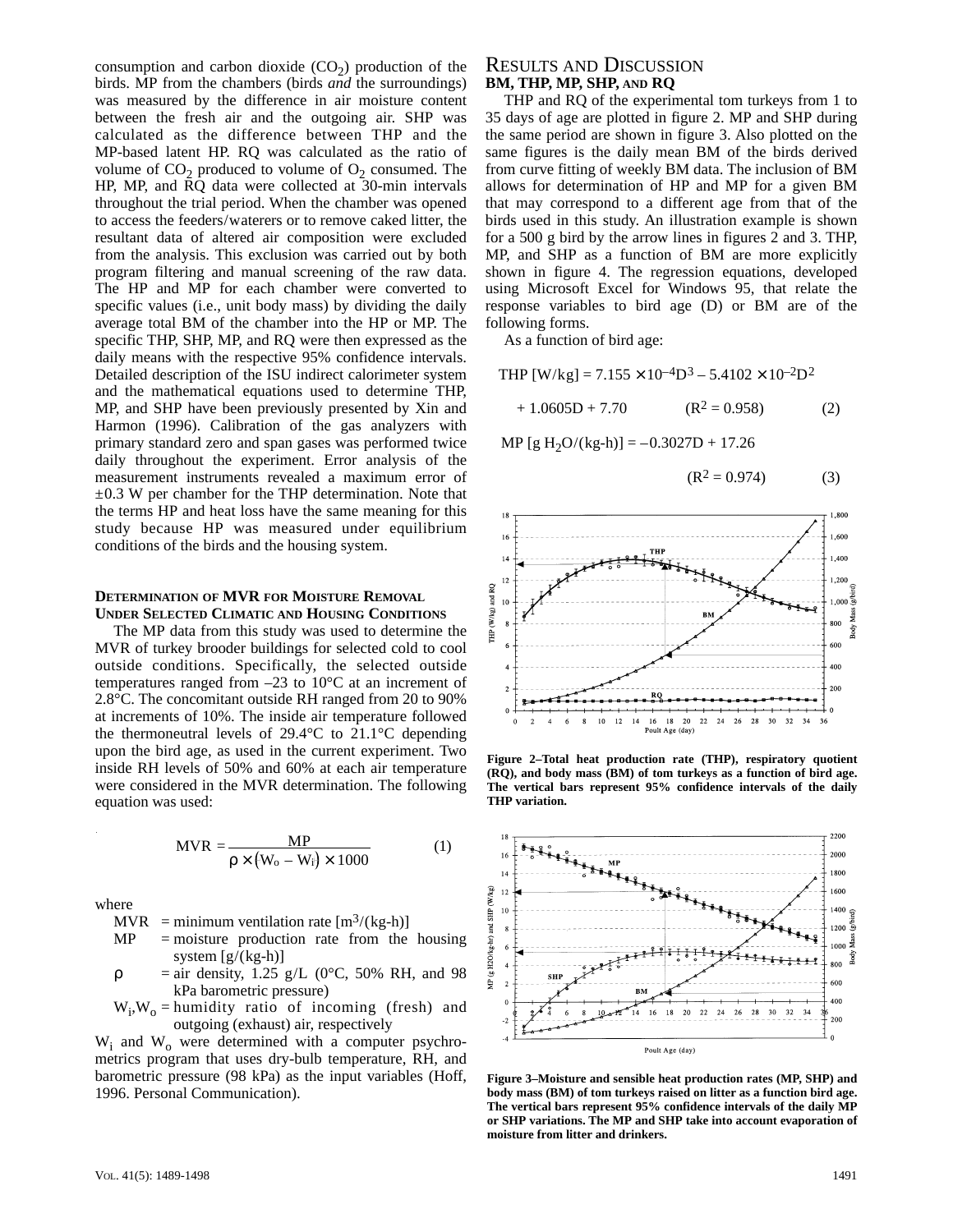

**Figure 4–Heat and moisture production rates of tom turkeys raised on litter as a function of body mass.**

SHP [W/kg] = 
$$
6.296 \times 10^{-4}D^3 - 4.9979 \times 10^{-2}D^2
$$

 $+ 1.2164D - 3.94$  (R<sup>2</sup> = 0.958) (4)

 $CO_2$ Prod[mL/(kg-min)] = 0.0014D<sup>3</sup> – 0.1147D<sup>2</sup>

$$
+ 2.4424D + 20.527 \qquad (R^2 = 0.918)
$$
 (5)

BM  $[g/bird] = 0.0109D^3 + 0.7124D^2$ 

$$
+ 10.057D + 55.6 \t\t (R2 = 0.999)
$$
\t(6)

As a function of BM:

$$
THP = \frac{11.335}{BM^{[0.1624 \text{ ln (BW)} + 0.3517]}}
$$
(7)

$$
(R^2=0.966)
$$

$$
MP = \frac{9.167}{BM^{[0.0742 \ln (BW) + 0.4197]}}
$$
(8)  
( $R^2 = 0.980$ )

$$
f_{\rm{max}}
$$

$$
SHP = 4.888 \ln(BM) + 10.80 \qquad (BM < 0.125 \text{ kg})
$$

$$
(R^2 = 0.872) \tag{9}
$$

 $SHP =$ 

 $4.7655$  BM<sup>{0.2731</sup> [ ln (BW)]<sup>2</sup> + 0.1138 ln (BW) – 0.2392 }

$$
(BM \ge 0.125 \text{ kg}) \quad (R^2 = 0.925) \tag{10}
$$

$$
CO2 Pr od = \frac{31.162}{BM^{0.1496 \ln (BM) + 0.2935}}
$$
 (11)  
(R<sup>2</sup> = 0.920)

As shown in figure 2, the specific THP of the tom turkeys increased with increasing age during the first two weeks and decreased with increasing age thereafter. This pattern is similar to that for litter-grown broiler chickens except that the broiler chicks reached their metabolic peak earlier, around one week of age (Reece and Lott, 1982).

However, the peak THP of the tom poults  $(14.0 \text{ W/kg})$ , occurring near 350 g BM, was considerably lower than that of the broiler chicks  $(19.4 \text{ W/kg})$ , occurring near 100 g BM. The lower peak THP of the poult was likely attributed to its smaller surface to volume ratio, as can be explained by the surface law. The phenomenon of metabolic peak for growing animals has been well documented in the literature (Brody, 1945). The occurrence of such a metabolic peak is, as described by Brody (1945), *"the resultant of many factors — to puberty, to weaning, to changes in growth rate, but particularly to stabilization of the neuroendocrine homeothermic system".* Hence, it is inherent for different species to reach their metabolic peak at different ages or BM.

Daily mean RQ of the birds ranged from 0.85 to 1.07 during the five-week trial period, averaging 0.93 (fig. 2). A RQ greater than 1.0 would imply fat accretion in the body. Feddes et al. (1992) reported a RQ of 0.93 to 1.07 for hen turkeys from 16 to 36 days of age under commercial production conditions.

Specific SHP of the turkey housing units generally increased with increasing bird age, and became relatively constant  $(4.5 \text{ to } 5.5 \text{ W/kg})$  after two weeks (fig. 3). This result agreed with that reported by Reece and Lott (1982) for litter-grown broiler chicks. Moreover, the SHP from the poults was insufficient to evaporate moisture from the bird surroundings—feces and drinkers during the initial four days. Consequently, supplemental heat was used in this process, which resulted in negative SHP values during this period. Reece and Lott (1982) also reported negative SHP during the first day of broiler brooding on litter. This heat sink should be considered when sizing the supplemental heat needs of the building.

Specific MP of the turkey housing units followed a linearly declining function with bird age. This MP profile was different from that of the litter-based broiler brooding unit as measured by Reece and Lott (1982) who showed peak MP occurring near one week into the brooding period.

Comparisons of THP, MP, and SHP between the current study and the *ASAE Standards* (1997) for tom turkeys

**Table 1. Comparison of heat and moisture production rates of tom turkeys between this study and the ASAE Standard (turkeys and broilers)** 

| BМ<br>(kg) | MP                          | <b>SHP</b>   | <b>THP</b> | MP   | <b>SHP</b>              | THP  | МP   | SHP        | THP   |  |  |  |
|------------|-----------------------------|--------------|------------|------|-------------------------|------|------|------------|-------|--|--|--|
|            | Tom Turkeys<br>— This Study |              |            |      | Tom Turkeys<br>$-$ ASAE |      |      | % Diff     |       |  |  |  |
| 0.1        | 16.3                        | $-0.5$       | 10.8       | 15.6 | 6.1                     | 16.8 | 4    | $-107$     | $-36$ |  |  |  |
| 0.2        | 14.9                        | 3.0          | 13.1       | 9.8  | 6.3                     | 12.9 | 52   | $-52$      | 2     |  |  |  |
| 0.4        | 12.7                        | 5.3          | 13.7       | 7.2  | 5.4                     | 10.2 | 76   | $-2$       | 34    |  |  |  |
| 0.6        | 11.1                        | 5.3          | 13.0       | 4.1  | 5.9                     | 8.7  | 172  | $-9$       | 49    |  |  |  |
| 1.0        | 9.2                         | 4.8          | 11.3       | 2.4  | 6.3                     | 7.9  | 282  | $-24$      | 43    |  |  |  |
| 1.25       | 8.3                         | 4.6          | 10.4       |      |                         |      |      |            |       |  |  |  |
| 1.5        | 7.6                         | 4.5          | 9.6        |      |                         |      |      |            |       |  |  |  |
| 1.75       | 7.1                         | 4.5          | 9.4        |      |                         |      |      |            |       |  |  |  |
|            |                             | Tom Turkeys  |            |      | <b>Broiler Chickens</b> |      |      |            |       |  |  |  |
|            |                             | — This Study |            |      | $-$ ASAE                |      |      | % Diff     |       |  |  |  |
| 0.1        | 16.3                        | $-0.5$       | 10.8       | 22.0 | 4.5                     | 19.5 |      | $-26 -110$ | -45   |  |  |  |
| 0.4        | 12.7                        | 5.3          | 13.7       | 12.5 | 6.5                     | 15.0 | 1    | $-19$      | $-9$  |  |  |  |
| 0.7        | 10.5                        | 5.2          | 12.6       | 10.5 | 5.2                     | 12.2 | 0    | $\theta$   | 3     |  |  |  |
| 1.0        | 9.2                         | 4.8          | 11.3       | 8.8  | 4.0                     | 10.0 | 5    | 19         | 13    |  |  |  |
| 1.5        | 7.6                         | 4.5          | 9.6        | 8.3  | 3.8                     | 9.3  | $-7$ | 20         | 3     |  |  |  |

Unit: [SHP, THP] =  $W/kg$ , [MP] =  $g/(kg \cdot h)$ .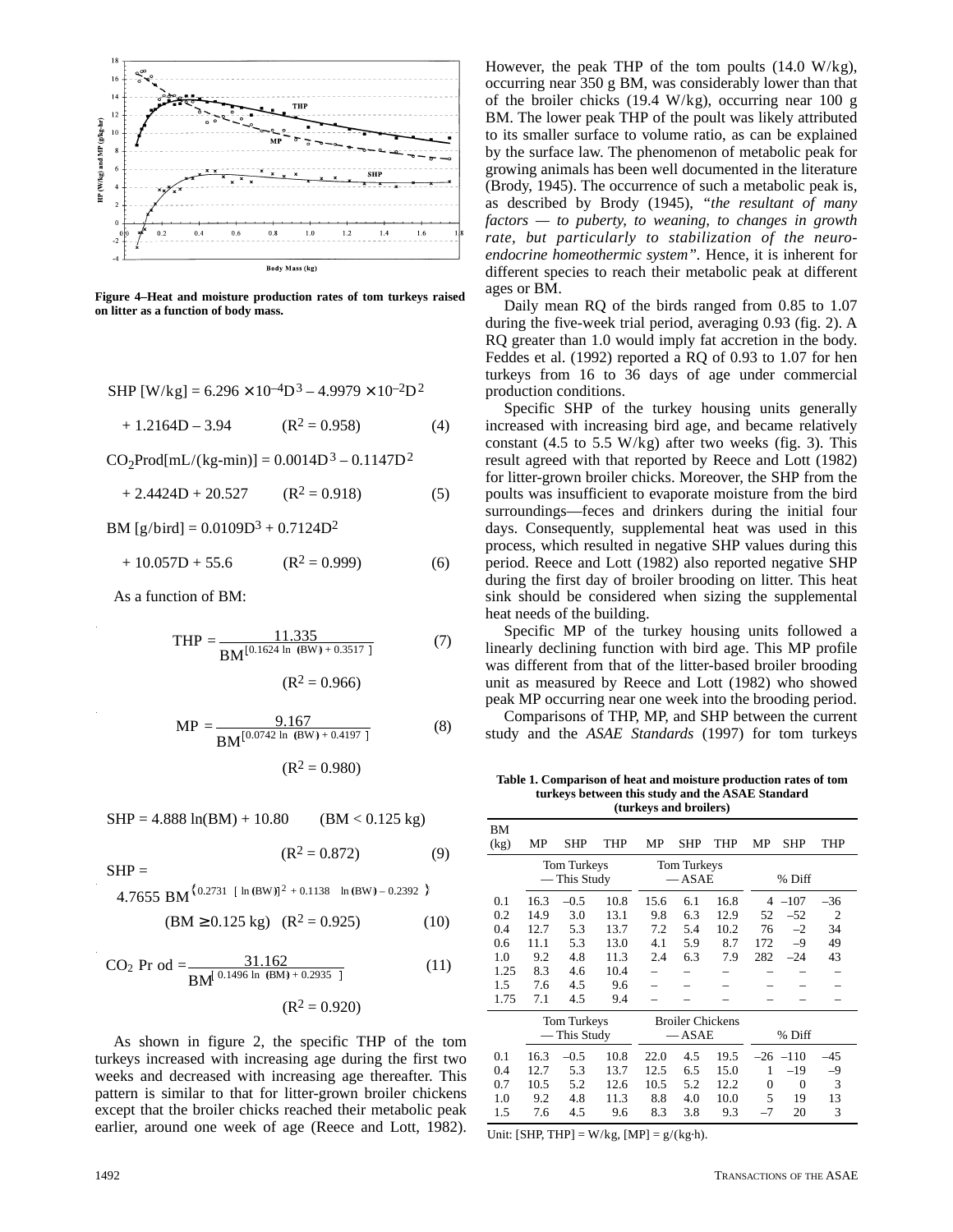weighing 0.1, 0.2, 0.4, 0.6, and 1.0 kg are shown in table 1. Similar comparisons are also made in table 1 between the tom turkeys of this study and broiler chickens of equal BM in the ASAE Standard.

As can be seen from table 1, modern (Nicholas) tom turkeys have considerably higher metabolic rates or THP (up to 49%) than the literature (Large White) counterparts, particularly as the body mass increases; however this was not true for poults of less than 0.2 kg in BM. Poults of 25 years ago, as represented by the ASAE data, evidently reached their metabolic peak at less than 0.2 kg; whereas, poults in the current study did not show peak metabolic rate till approximately 0.4 kg. Comparison with THP of Large White hen turkeys (0.3, 0.7, 1.0, and 1.5 kg BM) in a commercial facility from a more recent study by Feddes et al. (1992) revealed that THP of the Nicholas tom turkeys was up to 55% higher. Further comparison revealed that THP of the tom turkeys was more similar to that of broiler chickens of equal BM, especially for  $BM = 0.4$  to 1.5 kg. The higher metabolic rates for modern animals have also been reported for early weaned pigs by Harmon et al. (1997). Such higher metabolic rates presumably arise from the faster growth and improved nutrition for today's animals.

The most drastic difference between the current study and the ASAE Standard lies in the MP, with MP of the current study ranging from 4% at 0.1 kg BM to 282% at 1.0 kg BM higher (table 1). Such large differences could be attributed to the fact that MP data of the ASAE Standard are based on calorimetric studies of bird energetics, which do not include evaporation of moisture from feces and the litter. Although MP (latent HP) from the birds only is helpful in understanding their thermoregulation, MP including all the moisture sources in the housing system provide much more realistic representation of the moisture load for design of the building ventilation system. As with THP, the MP characteristics of the litter-grown turkeys more closely resembled those of litter-grown broilers of equal BM for BM =  $0.4$  to 1.5 kg (table 1); however, substantial differences in MP existed between the two species for younger ages or lighter BM  $(< 0.1 \text{ kg})$ .

Differences in SHP between the current study and the ASAE Standard, though not as drastic as for MP, were substantial (table 1). With part of the SHP contributing to evaporation of the moisture from the litter and drinkers, the values were lower than those in the literature even though the THP was higher. The largest difference tended to occur at younger ages, with SHP of the current study averaging 107% lower than that in the literature at BM =  $0.1 \text{ kg}$ . Compared with SHP for the litter-grown broilers, SHP for the turkeys was lower at younger ages  $( $0.7 \text{ kg}$ )$  and higher thereafter.

A comparison of the HP and MP data from the current study with those simulated by Timmons and Gates (1988) revealed an 8 to 30% higher THP, an 87 to 95% higher MP, and a 13 to 29% lower SHP for the current tom turkeys. The urgent need to update the HP and MP characteristics of modern poultry production facilities for design and operation of environmental control systems has been pointed out by Gates et al. (1996). Results from this study provide additional strong evidence for this urgently needed update.

#### **MVR FOR SELECTED CLIMATIC AND HOUSING CONDITIONS**

Based on the MP data obtained from the current study, MVR for the selected climatic conditions are listed in table 2 (inside RH =  $50\%$ ) and table 3 (inside RH =  $60\%$ ), respectively. Comparison of MVR between the current study and the MWPS (1990) recommendation is shown in table 4.

Note that the recommended MVR by MWPS (1990) ranges from 1.65 to 5.57 times the MVR determined from the current MP data for 1 to 7 days of age (table 4). Although additional ventilation would be necessary for houses utilizing old litter to remove excess aerial ammonia (Xin et al., 1996a), the MP-based MVR should suffice for houses using new bedding, as typically practiced in turkey brooding houses. Over ventilation not only wastes energy but likely degrades the indoor air quality that affects bird health by creating dusty environments. For the remaining brooding-growing period (8 through 35 days), the MWPS values range from 20 to 49% of those derived from this study. Comparing MVR of the turkeys with MVR of equal BM broilers  $(0.1 \text{ to } 1.4 \text{ kg})$  as determined by Gates et al. (1996) (T<sub>o</sub> = 4.4°C, RH<sub>o</sub> = 40%, RH<sub>i</sub> = 50%), MVR for the turkeys ranged from 143% to 186% higher. The use of open fountain drinkers, hence more water spillage in this study (as is the case in commercial turkey production) compared to nipple drinkers for broilers, was speculated to contribute to the higher MVR for the turkeys.

The effects of inside  $RH$   $(RH<sub>i</sub>)$  on MVR can be observed from tables 2 and 3. A 10% rise in  $RH_i$  from 50 to 60% can reduce MVR by as much as 50% to 60%, depending on the outside RH (RH<sub>o</sub>) and temperature  $(T_0)$ . Hence on cold and humid days, a short-term increase in  $RH<sub>i</sub>$  would be an effective means to conserve both heating fuel and fan electricity energy. The efficacy of such a practice had also been illustrated by Timmons and Gates (1987) in their algorithm of dynamic RH control to conserve energy and maintain litter quality for broiler housing. Caution, however, should be taken in exercising such a practice so that  $NH_3$  build-up, excessive litter moisture, and hence disease problems would not result. By comparison,  $RH_0$  has little effect on MVR at cold  $T_0$ . Specifically, for a given bird age of the 5-week brooding period, MVR values are within 10% of one another for  $T_0 < -15^{\circ}$ C as RH<sub>0</sub> varies from 20 to 90%. This result is consistent with the thermodynamic properties of air in that as the air becomes colder its moisture content approaches similarity regardless of RH level. This property can be seen from a psychrometric chart.

For naturally ventilated brooding buildings, as may be the case in warm climatic regions, estimate of the building ventilation rate (BVR) via mechanical means would be rather difficult. The  $CO<sub>2</sub>$  production rate (eq. 11) for the tom turkeys could be used for such purpose. With a readily obtainable measurement of the  $CO<sub>2</sub>$  concentration (PPM) inside and outside the building (by either time-weighed or instantaneous sampling), BVR in  $m^3/(h \cdot h \cdot \text{house})$  as a function of BM, bird number  $(N)$ , and  $CO<sub>2</sub>$  concentration differential between inside and outside of the building  $(\Delta CO_{2}[ppm])$  can be estimated as: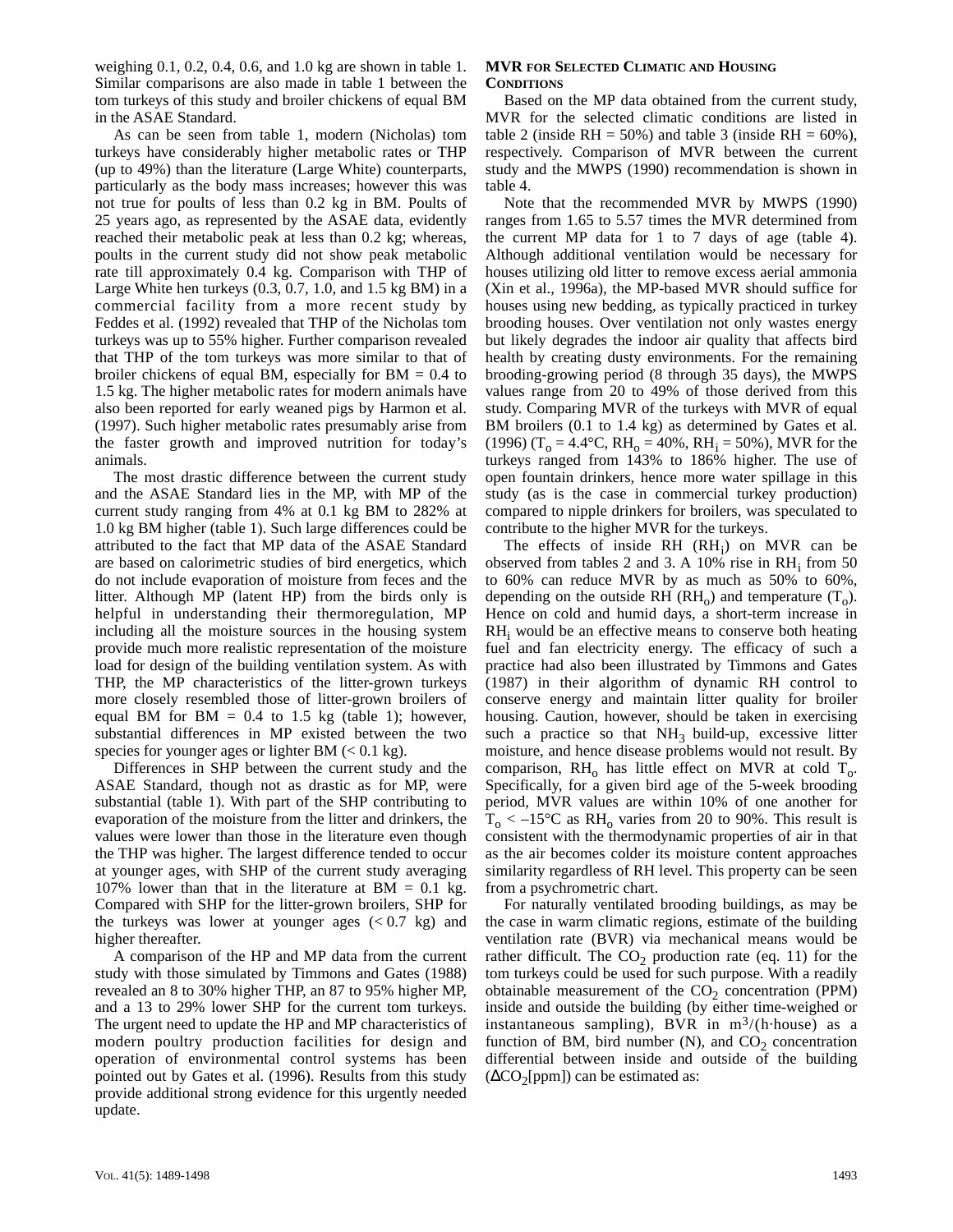**Table 2. Minimum ventilation rates (MVR) of tom turkeys during brooding-growing at selected outside temperatures (To)** and RH  $(\text{RH}_0)$  and thermoneutral inside temperatures  $(T_i)$  and constant inside RH of 50%

| $T_i$ [°C] =     |        | 29.4         |                |            | 28.3       |            | 26.7       |                         | 23.9       |            | 21.1         |              |              |
|------------------|--------|--------------|----------------|------------|------------|------------|------------|-------------------------|------------|------------|--------------|--------------|--------------|
| Age $[d]$ =      |        | $\mathbf{1}$ | $\overline{4}$ | $\tau$     | 10         | 13         | $16\,$     | 19                      | $22\,$     | 25         | 28           | 31           | 34           |
| $BM [kg] =$      |        | 0.068        | 0.109          | 0.163      | 0.236      | 0.331      | 0.445      | 0.576                   | 0.735      | 0.921      | 1.134        | 1.374        | 1.647        |
| $T_o[^{\circ}C]$ | $RH_0$ |              |                |            |            |            |            | $m^3/(h \cdot 1000$ hd) |            |            |              |              |              |
| $-23.3$          | 20%    | 73           | 111            | 157        | 228        | 300        | 413        | 496                     | 691        | 792        | 1053         | 1144         | 1212         |
| $-20.6$          |        | 74           | 112            | 158        | 229        | 300        | 414        | 497                     | 694        | 795        | 1056         | 1148         | 1217         |
| $-17.8$          |        | 74           | 112            | 158        | 229        | 301        | 415        | 499                     | 696        | 798        | 1062         | 1154         | 1223         |
| $-15.0$          |        | 74           | 112            | 159        | 230        | 303        | 417        | 501                     | 700        | 802        | 1068         | 1161         | 1230         |
| $-12.2$          |        | 74           | 113            | 160        | 231        | 304        | 420        | 504                     | 705        | 807        | 1076         | 1170         | 1240         |
| $-9.4$           |        | 75           | 113            | 161        | 233        | 306        | 422        | 507                     | 710        | 814        | 1087         | 1182         | 1252         |
| $-6.7$           |        | 75           | 114            | 162        | 235        | 308        | 426        | 512                     | 718        | 822        | 1101         | 1196         | 1268         |
| $-3.9$           |        | 76           | 115            | 163        | 237        | 312        | 431        | 517                     | 727        | 833        | 1118         | 1215         | 1288         |
| $-1.1$           |        | $77\,$<br>78 | 117            | 165        | 240        | 315        | 437        | 525                     | 739        | 847        | 1141         | 1240         | 1314         |
| 1.7<br>4.4       |        | 79           | 118<br>120     | 167<br>170 | 244<br>247 | 320<br>325 | 444<br>452 | 533<br>543              | 754<br>770 | 864<br>883 | 1168<br>1199 | 1269<br>1303 | 1345<br>1381 |
| 7.2              |        | 81           | 122            | 173        | 253        | 332        | 462        | 555                     | 792        | 907        | 1239         | 1347         | 1427         |
| 10.0             |        | 83           | 125            | 177        | 259        | 340        | 475        | 571                     | 818        | 938        | 1291         | 1403         | 1487         |
|                  |        |              |                |            |            |            |            |                         |            |            |              |              |              |
| $-23.3$          | 30%    | 74           | 112            | 158        | 229        | 301        | 415        | 498                     | 695        | 796        | 1059         | 1151         | 1220         |
| $-20.6$          |        | 74           | 112            | 159        | 230        | 302        | 416        | 500                     | 698        | 800        | 1065         | 1157         | 1226         |
| $-17.8$          |        | 74           | 113            | 159        | 231        | 303        | 418        | 503                     | 702        | 805        | 1073         | 1166         | 1235         |
| $-15.0$          |        | 75           | 113            | 160        | 232        | 305        | 421        | 506                     | 708        | 811        | 1083         | 1176         | 1247         |
| $-12.2$          |        | 75           | 114            | 161        | 234        | 308        | 425        | 510                     | 715        | 819        | 1096         | 1191         | 1262         |
| $-9.4$           |        | 76           | 115            | 163        | 236        | 311        | 429        | 516                     | 724        | 830        | 1112         | 1209         | 1281         |
| $-6.7$<br>$-3.9$ |        | $77\,$<br>78 | 116<br>118     | 165<br>167 | 239<br>243 | 314<br>319 | 435<br>442 | 522                     | 736<br>751 | 843<br>860 | 1133<br>1162 | 1232<br>1262 | 1306         |
| $-1.1$           |        | 79           | 120            | 170        | 248        | 325        | 452        | 531<br>543              | 770        | 883        | 1199         | 1303         | 1338<br>1381 |
| 1.7              |        | $81\,$       | 123            | 174        | 253        | 333        | 463        | 557                     | 794        | 910        | 1244         | 1352         | 1433         |
| 4.4              |        | 83           | 126            | 178        | 260        | 341        | 477        | 573                     | 822        | 942        | 1298         | 1410         | 1495         |
| 7.2              |        | 85           | 129            | 183        | 268        | 352        | 494        | 594                     | 859        | 984        | 1371         | 1490         | 1579         |
| 10.0             |        | 89           | 134            | 190        | 279        | 367        | 517        | 620                     | 907        | 1040       | 1469         | 1596         | 1692         |
| $-23.3$          | 40%    | 74           | 112            | 159        | 230        | 302        | 416        | 500                     | 698        | 800        | 1065         | 1158         | 1227         |
| $-20.6$          |        | 74           | 113            | 159        | 231        | 304        | 419        | 503                     | 703        | 805        | 1073         | 1166         | 1236         |
| $-17.8$          |        | 75           | 113            | 160        | 232        | 305        | 422        | 506                     | 709        | 812        | 1084         | 1178         | 1248         |
| $-15.0$          |        | 75           | 114            | 161        | 234        | 308        | 425        | 511                     | 716        | 820        | 1098         | 1193         | 1264         |
| $-12.2$          |        | 76           | 115            | 163        | 237        | 311        | 430        | 517                     | 726        | 832        | 1115         | 1212         | 1285         |
| $-9.4$           |        | $77\,$       | 117            | 165        | 240        | 315        | 436        | 524                     | 738        | 846        | 1139         | 1238         | 1312         |
| $-6.7$           |        | 78           | 118            | 167        | 244        | 320        | 444        | 533                     | 754        | 864        | 1168         | 1270         | 1346         |
| $-3.9$           |        | 80           | 121            | 171        | 249        | 327        | 455        | 546                     | 776        | 889        | 1209         | 1314         | 1392         |
| $-1.1$<br>1.7    |        | 82<br>84     | 124<br>127     | 175<br>180 | 255<br>264 | 336<br>346 | 468<br>485 | 562<br>582              | 804<br>839 | 921<br>961 | 1263<br>1331 | 1373<br>1447 | 1455<br>1533 |
| 4.4              |        | 87           | 132            | 186        | 273        | 359        | 504        | 606                     | 881        | 1009       | 1415         | 1538         | 1630         |
| 7.2              |        | 91           | 137            | 194        | 286        | 376        | 531        | 638                     | 939        | 1076       | 1534         | 1667         | 1767         |
| 10.0             |        | 95           | 145            | 205        | 302        | 397        | 566        | 680                     | 1018       | 1167       | 1704         | 1852         | 1963         |
| 23.3             | 50%    | 74           | 112            | 159        | 231        | 303        | 418        | 502                     | 702        | 804        | 1072         | 1165         | 1235         |
| $-20.6$          |        | 75           | 113            | 160        | 232        | 305        | 421        | 506                     | 707        | 811        | 1082         | 1176         | 1246         |
| $-17.8$          |        | $75\,$       | 114            | 161        | 234        | 307        | 425        | 510                     | 715        | 819        | 1095         | 1190         | 1262         |
| $-15.0$          |        | 76           | 115            | 163        | 236        | 311        | 429        | 516                     | 724        | 830        | 1113         | 1209         | 1282         |
| $-12.2$          |        | 77           | 116            | 165        | 239        | 315        | 436        | 523                     | 737        | 844        | 1136         | 1235         | 1308         |
| $-9.4$           |        | $78\,$       | 118            | 167        | 243        | 320        | 444        | 533                     | 753        | 863        | 1167         | 1268         | 1344         |
| $-6.7$           |        | 80           | 120            | 170        | 248        | 326        | 454        | 545                     | 774        | 887        | 1206         | 1310         | 1389         |
| $-3.9$           |        | 82           | 124            | 175        | 255        | 335        | 467        | 561                     | 802        | 919        | 1260         | 1369         | 1451         |
| $-1.1$           |        | 84           | 128            | 180        | 264        | 347        | 486        | 583                     | 841        | 963        | 1335         | 1451         | 1538         |
| 1.7              |        | 87           | 132            | 187        | 275        | 361        | 508        | 611                     | 889        | 1019       | 1432         | 1556         | 1649         |
| 4.4              |        | 91           | 138            | 196        | 288        | 379        | 536        | 643                     | 949        | 1088       | 1556         | 1691         | 1792         |
| 7.2              |        | 96           | 146            | 207        | 306        | 402        | 574        | 689                     | 1036       | 1187       | 1742         | 1893         | 2006         |
| 10.0             |        | 103          | 157            | 222        | 330        | 434        | 626        | 753                     | 1161       | 1330       | 2030         | 2206         | 2338         |

Notes:

Temperatures under the electric brooders ranged from 35 to 29°C during the initial 10 days.

Where unvented gas heaters are used, provide at least 4.25 m<sup>3</sup>/h (2.5 cfm) additional ventilating capacity per 293W (1,000 BTU/h) heater capacity. The tabulated ventilation rates are based on moisture removal. If excessive aerial ammonia ( $>$  25 PPM) is encountered in the building, additional ventilation should be applied (refer to Xin et al., 1996a).

BVR = 
$$
\frac{1870 \times N}{\Delta CO_2 \text{[ppm]} BM^{[0.1496 \text{ ln (BM)} - 0.7065 \text{ ]}}}
$$
 (12)

When using equation 12, note that  $CO<sub>2</sub>$  production from the supplemental heaters in the building is not included. Hence, it is advisable to measure the inside  $CO<sub>2</sub>$ concentration while the heaters are inactive and after the residual  $CO<sub>2</sub>$  from the previous cycle of gas combustion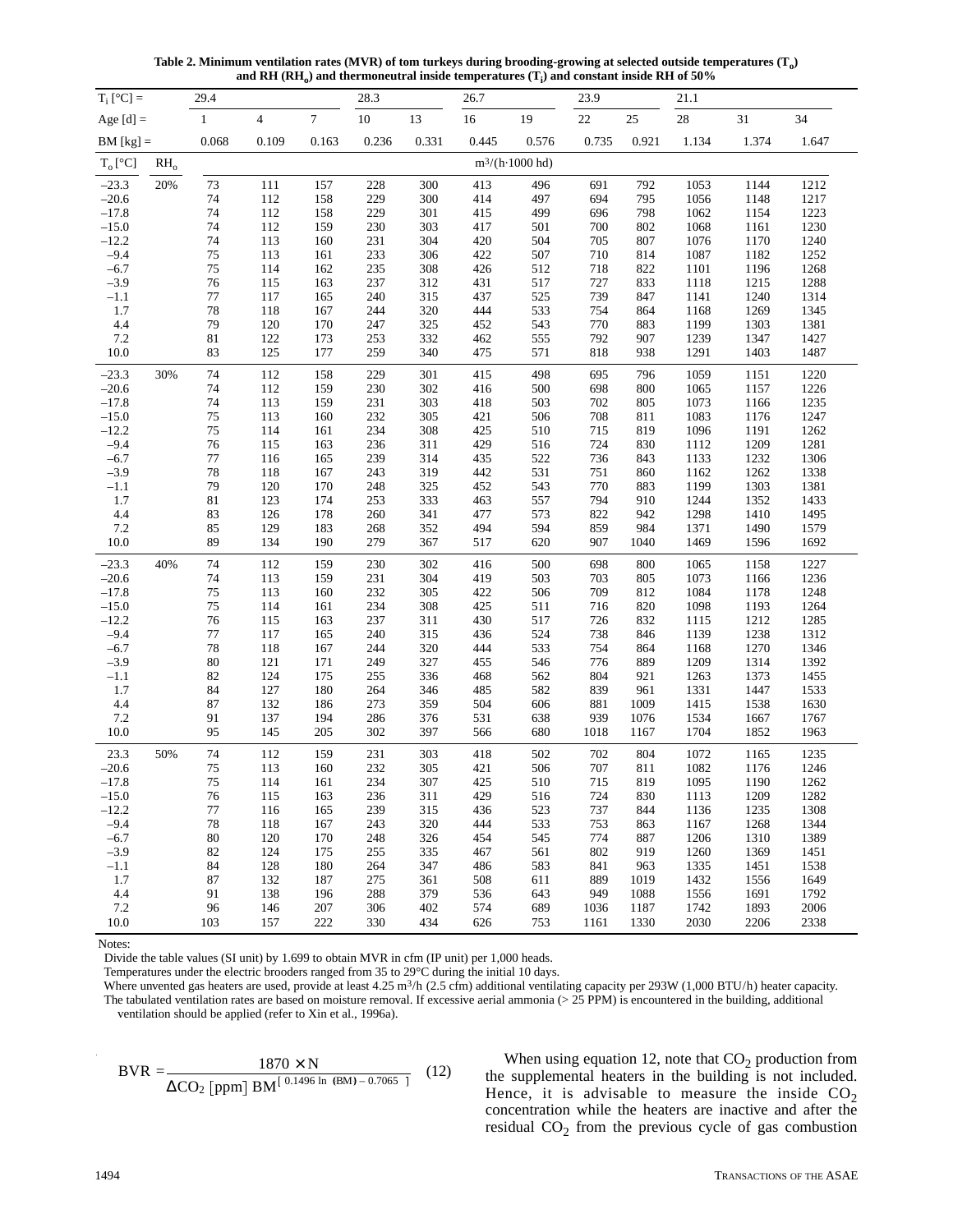**Table 2. (continued) Minimum ventilation rates (MVR) of tom turkeys during brooding-growing at selected outside temperatures (To)** and RH  $(\text{RH}_0)$  and thermoneutral inside temperatures  $(T_i)$  and constant inside RH of 50%

| $10\,$<br>16<br>$22\,$<br>25<br>$28\,$<br>31<br>Age $[d]$ =<br>$\mathbf{1}$<br>$\overline{\mathbf{4}}$<br>$\tau$<br>13<br>19<br>34<br>1.647<br>$BM [kg] =$<br>0.068<br>0.109<br>0.163<br>0.236<br>0.331<br>0.445<br>0.576<br>0.735<br>0.921<br>1.134<br>1.374<br>$m^3/(h \cdot 1000$ hd)<br>$T_o[^{\circ}C]$<br>$RH_0$<br>60%<br>75<br>$-23.3$<br>113<br>232<br>304<br>420<br>505<br>706<br>1078<br>1172<br>1242<br>160<br>808<br>75<br>233<br>307<br>423<br>509<br>712<br>1091<br>$-20.6$<br>114<br>161<br>816<br>1185<br>1256<br>$-17.8$<br>76<br>236<br>428<br>514<br>721<br>1107<br>1203<br>115<br>310<br>1275<br>162<br>826<br>77<br>733<br>238<br>434<br>521<br>$-15.0$<br>116<br>164<br>313<br>840<br>1129<br>1227<br>1300<br>78<br>$-12.2$<br>242<br>318<br>530<br>748<br>1157<br>1258<br>118<br>167<br>441<br>857<br>1333<br>79<br>$-9.4$<br>120<br>247<br>325<br>542<br>769<br>1299<br>170<br>451<br>881<br>1196<br>1377<br>$-6.7$<br>$81\,$<br>123<br>253<br>333<br>464<br>557<br>795<br>1245<br>174<br>911<br>1353<br>1434<br>84<br>127<br>262<br>344<br>481<br>578<br>831<br>1316<br>$-3.9$<br>179<br>952<br>1430<br>1516<br>87<br>132<br>273<br>359<br>505<br>881<br>1416<br>$-1.1$<br>186<br>606<br>1010<br>1538<br>1631<br>91<br>138<br>287<br>378<br>534<br>1.7<br>195<br>642<br>946<br>1084<br>1549<br>1684<br>1784<br>1728<br>1991<br>4.4<br>96<br>146<br>206<br>305<br>400<br>571<br>686<br>1030<br>1878<br>1180<br>221<br>329<br>624<br>2322<br>7.2<br>156<br>433<br>750<br>1323<br>2016<br>2190<br>103<br>1155<br>701<br>2729<br>2892<br>10.0<br>113<br>171<br>242<br>364<br>478<br>1350<br>2511<br>842<br>1547<br>$75\,$<br>113<br>233<br>306<br>422<br>507<br>709<br>1085<br>1250<br>$-23.3$<br>70%<br>160<br>813<br>1179<br>75<br>1099<br>$-20.6$<br>114<br>235<br>308<br>426<br>717<br>162<br>511<br>822<br>1195<br>1266<br>76<br>115<br>237<br>431<br>728<br>1119<br>1289<br>$-17.8$<br>163<br>312<br>518<br>834<br>1216<br>$-15.0$<br>$77\,$<br>117<br>438<br>742<br>1319<br>165<br>241<br>316<br>526<br>850<br>1145<br>1244<br>79<br>$-12.2$<br>119<br>322<br>447<br>537<br>760<br>1180<br>1282<br>1359<br>168<br>245<br>871<br>80<br>$-9.4$<br>122<br>330<br>459<br>551<br>1226<br>1333<br>172<br>251<br>785<br>899<br>1413<br>125<br>$-6.7$<br>83<br>258<br>570<br>817<br>1288<br>1400<br>177<br>340<br>474<br>936<br>1484<br>130<br>862<br>1377<br>$-3.9$<br>86<br>184<br>269<br>353<br>496<br>595<br>988<br>1497<br>1586<br>90<br>136<br>926<br>1507<br>$-1.1$<br>192<br>283<br>372<br>525<br>631<br>1061<br>1637<br>1735<br>95<br>204<br>301<br>1011<br>1687<br>1.7<br>144<br>395<br>563<br>676<br>1158<br>1834<br>1944<br>$4.4\,$<br>323<br>612<br>735<br>1944<br>2239<br>102<br>154<br>218<br>425<br>1125<br>1289<br>2113<br>684<br>1306<br>2392<br>7.2<br>111<br>168<br>238<br>356<br>468<br>822<br>1496<br>2600<br>2756<br>125<br>797<br>3295<br>3795<br>10.0<br>189<br>267<br>406<br>533<br>957<br>1614<br>1849<br>3580<br>75<br>$-23.3$<br>80%<br>114<br>233<br>307<br>424<br>509<br>713<br>1092<br>1258<br>161<br>817<br>1187<br>76<br>115<br>236<br>428<br>514<br>722<br>1109<br>1205<br>$-20.6$<br>162<br>310<br>827<br>1277<br>$77\,$<br>239<br>314<br>434<br>522<br>734<br>1229<br>$-17.8$<br>116<br>164<br>841<br>1131<br>1303<br>$-15.0$<br>78<br>118<br>243<br>319<br>442<br>531<br>751<br>1338<br>167<br>860<br>1162<br>1262<br>$-12.2$<br>79<br>120<br>248<br>326<br>453<br>544<br>772<br>1203<br>1307<br>170<br>885<br>1385<br>$-9.4$<br>82<br>123<br>255<br>467<br>561<br>802<br>1259<br>1368<br>1450<br>175<br>335<br>918<br>84<br>127<br>264<br>347<br>485<br>583<br>840<br>1333<br>1449<br>$-6.7$<br>180<br>962<br>1536<br>88<br>133<br>276<br>363<br>511<br>895<br>1444<br>1569<br>$-3.9$<br>188<br>614<br>1026<br>1663<br>141<br>199<br>293<br>386<br>657<br>975<br>$-1.1$<br>93<br>547<br>1117<br>1610<br>1750<br>1855<br>1.7<br>99<br>150<br>213<br>316<br>595<br>715<br>1085<br>1853<br>2014<br>2135<br>415<br>1243<br>231<br>345<br>658<br>791<br>1239<br>2222<br>2414<br>2559<br>4.4<br>108<br>163<br>453<br>1420<br>182<br>389<br>757<br>1502<br>2944<br>3390<br>7.2<br>120<br>257<br>511<br>910<br>1721<br>3199<br>210<br>923<br>2300<br>4794<br>5522<br>10.0<br>139<br>297<br>458<br>602<br>1109<br>2008<br>5210<br>75<br>717<br>90%<br>114<br>234<br>308<br>426<br>511<br>1099<br>$-23.3$<br>162<br>821<br>1194<br>1266<br>727<br>76<br>237<br>$-20.6$<br>115<br>311<br>431<br>517<br>833<br>1118<br>1215<br>1287<br>163<br>$-17.8$<br>$77 \,$<br>117<br>240<br>438<br>526<br>741<br>849<br>1243<br>1317<br>165<br>316<br>1144<br>79<br>322<br>760<br>871<br>$-15.0$<br>119<br>168<br>245<br>447<br>537<br>1179<br>1281<br>1358<br>$-12.2$<br>122<br>785<br>1227<br>80<br>172<br>251<br>330<br>459<br>551<br>899<br>1333<br>1413<br>$-9.4$<br>125<br>259<br>819<br>1293<br>83<br>177<br>340<br>475<br>571<br>939<br>1405<br>1489<br>$-6.7$<br>130<br>497<br>1382<br>1502<br>86<br>184<br>269<br>354<br>597<br>865<br>991<br>1592<br>$-3.9$<br>136<br>193<br>284<br>931<br>1749<br>90<br>373<br>527<br>634<br>1518<br>1650<br>1067<br>206<br>305<br>1730<br>1879<br>1992<br>$-1.1$<br>96<br>146<br>401<br>571<br>686<br>1030<br>1180<br>1.7<br>158<br>223<br>332<br>2055<br>104<br>437<br>631<br>758<br>1171<br>1342<br>2233<br>2367<br>4.4<br>173<br>2593<br>2818<br>2986<br>114<br>245<br>369<br>485<br>713<br>856<br>1380<br>1581<br>7.2<br>130<br>198<br>3826<br>4407<br>280<br>427<br>561<br>848<br>1019<br>1768<br>2026<br>4158<br>237<br>10.0<br>157<br>335<br>1317<br>3043<br>8809<br>9573<br>526<br>691<br>1097<br>2656<br>10146 | $T_i$ [°C] = | 29.4 |  | 28.3 | 26.7 | 23.9 | 21.1 |  |
|------------------------------------------------------------------------------------------------------------------------------------------------------------------------------------------------------------------------------------------------------------------------------------------------------------------------------------------------------------------------------------------------------------------------------------------------------------------------------------------------------------------------------------------------------------------------------------------------------------------------------------------------------------------------------------------------------------------------------------------------------------------------------------------------------------------------------------------------------------------------------------------------------------------------------------------------------------------------------------------------------------------------------------------------------------------------------------------------------------------------------------------------------------------------------------------------------------------------------------------------------------------------------------------------------------------------------------------------------------------------------------------------------------------------------------------------------------------------------------------------------------------------------------------------------------------------------------------------------------------------------------------------------------------------------------------------------------------------------------------------------------------------------------------------------------------------------------------------------------------------------------------------------------------------------------------------------------------------------------------------------------------------------------------------------------------------------------------------------------------------------------------------------------------------------------------------------------------------------------------------------------------------------------------------------------------------------------------------------------------------------------------------------------------------------------------------------------------------------------------------------------------------------------------------------------------------------------------------------------------------------------------------------------------------------------------------------------------------------------------------------------------------------------------------------------------------------------------------------------------------------------------------------------------------------------------------------------------------------------------------------------------------------------------------------------------------------------------------------------------------------------------------------------------------------------------------------------------------------------------------------------------------------------------------------------------------------------------------------------------------------------------------------------------------------------------------------------------------------------------------------------------------------------------------------------------------------------------------------------------------------------------------------------------------------------------------------------------------------------------------------------------------------------------------------------------------------------------------------------------------------------------------------------------------------------------------------------------------------------------------------------------------------------------------------------------------------------------------------------------------------------------------------------------------------------------------------------------------------------------------------------------------------------------------------------------------------------------------------------------------------------------------------------------------------------------------------------------------------------------------------------------------------------------------------------------------------------------------------------------------------------------------------------------------------------------------------------------------------------------------------------------------------------------------------------------------------------------------------------------------------------------------------------------------------------------------------------------------------------------------------------------------------------------------------------------------------------------------------------------------------------------------------------------------------------------------------------------------------------------------------------------------------------------------------------------------------------------------------------------------------------------------------------------------------------------------------------------------------------------------------------------------------------------------------------------------------------------------------------|--------------|------|--|------|------|------|------|--|
|                                                                                                                                                                                                                                                                                                                                                                                                                                                                                                                                                                                                                                                                                                                                                                                                                                                                                                                                                                                                                                                                                                                                                                                                                                                                                                                                                                                                                                                                                                                                                                                                                                                                                                                                                                                                                                                                                                                                                                                                                                                                                                                                                                                                                                                                                                                                                                                                                                                                                                                                                                                                                                                                                                                                                                                                                                                                                                                                                                                                                                                                                                                                                                                                                                                                                                                                                                                                                                                                                                                                                                                                                                                                                                                                                                                                                                                                                                                                                                                                                                                                                                                                                                                                                                                                                                                                                                                                                                                                                                                                                                                                                                                                                                                                                                                                                                                                                                                                                                                                                                                                                                                                                                                                                                                                                                                                                                                                                                                                                                                                                                                                            |              |      |  |      |      |      |      |  |
|                                                                                                                                                                                                                                                                                                                                                                                                                                                                                                                                                                                                                                                                                                                                                                                                                                                                                                                                                                                                                                                                                                                                                                                                                                                                                                                                                                                                                                                                                                                                                                                                                                                                                                                                                                                                                                                                                                                                                                                                                                                                                                                                                                                                                                                                                                                                                                                                                                                                                                                                                                                                                                                                                                                                                                                                                                                                                                                                                                                                                                                                                                                                                                                                                                                                                                                                                                                                                                                                                                                                                                                                                                                                                                                                                                                                                                                                                                                                                                                                                                                                                                                                                                                                                                                                                                                                                                                                                                                                                                                                                                                                                                                                                                                                                                                                                                                                                                                                                                                                                                                                                                                                                                                                                                                                                                                                                                                                                                                                                                                                                                                                            |              |      |  |      |      |      |      |  |
|                                                                                                                                                                                                                                                                                                                                                                                                                                                                                                                                                                                                                                                                                                                                                                                                                                                                                                                                                                                                                                                                                                                                                                                                                                                                                                                                                                                                                                                                                                                                                                                                                                                                                                                                                                                                                                                                                                                                                                                                                                                                                                                                                                                                                                                                                                                                                                                                                                                                                                                                                                                                                                                                                                                                                                                                                                                                                                                                                                                                                                                                                                                                                                                                                                                                                                                                                                                                                                                                                                                                                                                                                                                                                                                                                                                                                                                                                                                                                                                                                                                                                                                                                                                                                                                                                                                                                                                                                                                                                                                                                                                                                                                                                                                                                                                                                                                                                                                                                                                                                                                                                                                                                                                                                                                                                                                                                                                                                                                                                                                                                                                                            |              |      |  |      |      |      |      |  |
|                                                                                                                                                                                                                                                                                                                                                                                                                                                                                                                                                                                                                                                                                                                                                                                                                                                                                                                                                                                                                                                                                                                                                                                                                                                                                                                                                                                                                                                                                                                                                                                                                                                                                                                                                                                                                                                                                                                                                                                                                                                                                                                                                                                                                                                                                                                                                                                                                                                                                                                                                                                                                                                                                                                                                                                                                                                                                                                                                                                                                                                                                                                                                                                                                                                                                                                                                                                                                                                                                                                                                                                                                                                                                                                                                                                                                                                                                                                                                                                                                                                                                                                                                                                                                                                                                                                                                                                                                                                                                                                                                                                                                                                                                                                                                                                                                                                                                                                                                                                                                                                                                                                                                                                                                                                                                                                                                                                                                                                                                                                                                                                                            |              |      |  |      |      |      |      |  |
|                                                                                                                                                                                                                                                                                                                                                                                                                                                                                                                                                                                                                                                                                                                                                                                                                                                                                                                                                                                                                                                                                                                                                                                                                                                                                                                                                                                                                                                                                                                                                                                                                                                                                                                                                                                                                                                                                                                                                                                                                                                                                                                                                                                                                                                                                                                                                                                                                                                                                                                                                                                                                                                                                                                                                                                                                                                                                                                                                                                                                                                                                                                                                                                                                                                                                                                                                                                                                                                                                                                                                                                                                                                                                                                                                                                                                                                                                                                                                                                                                                                                                                                                                                                                                                                                                                                                                                                                                                                                                                                                                                                                                                                                                                                                                                                                                                                                                                                                                                                                                                                                                                                                                                                                                                                                                                                                                                                                                                                                                                                                                                                                            |              |      |  |      |      |      |      |  |
|                                                                                                                                                                                                                                                                                                                                                                                                                                                                                                                                                                                                                                                                                                                                                                                                                                                                                                                                                                                                                                                                                                                                                                                                                                                                                                                                                                                                                                                                                                                                                                                                                                                                                                                                                                                                                                                                                                                                                                                                                                                                                                                                                                                                                                                                                                                                                                                                                                                                                                                                                                                                                                                                                                                                                                                                                                                                                                                                                                                                                                                                                                                                                                                                                                                                                                                                                                                                                                                                                                                                                                                                                                                                                                                                                                                                                                                                                                                                                                                                                                                                                                                                                                                                                                                                                                                                                                                                                                                                                                                                                                                                                                                                                                                                                                                                                                                                                                                                                                                                                                                                                                                                                                                                                                                                                                                                                                                                                                                                                                                                                                                                            |              |      |  |      |      |      |      |  |
|                                                                                                                                                                                                                                                                                                                                                                                                                                                                                                                                                                                                                                                                                                                                                                                                                                                                                                                                                                                                                                                                                                                                                                                                                                                                                                                                                                                                                                                                                                                                                                                                                                                                                                                                                                                                                                                                                                                                                                                                                                                                                                                                                                                                                                                                                                                                                                                                                                                                                                                                                                                                                                                                                                                                                                                                                                                                                                                                                                                                                                                                                                                                                                                                                                                                                                                                                                                                                                                                                                                                                                                                                                                                                                                                                                                                                                                                                                                                                                                                                                                                                                                                                                                                                                                                                                                                                                                                                                                                                                                                                                                                                                                                                                                                                                                                                                                                                                                                                                                                                                                                                                                                                                                                                                                                                                                                                                                                                                                                                                                                                                                                            |              |      |  |      |      |      |      |  |
|                                                                                                                                                                                                                                                                                                                                                                                                                                                                                                                                                                                                                                                                                                                                                                                                                                                                                                                                                                                                                                                                                                                                                                                                                                                                                                                                                                                                                                                                                                                                                                                                                                                                                                                                                                                                                                                                                                                                                                                                                                                                                                                                                                                                                                                                                                                                                                                                                                                                                                                                                                                                                                                                                                                                                                                                                                                                                                                                                                                                                                                                                                                                                                                                                                                                                                                                                                                                                                                                                                                                                                                                                                                                                                                                                                                                                                                                                                                                                                                                                                                                                                                                                                                                                                                                                                                                                                                                                                                                                                                                                                                                                                                                                                                                                                                                                                                                                                                                                                                                                                                                                                                                                                                                                                                                                                                                                                                                                                                                                                                                                                                                            |              |      |  |      |      |      |      |  |
|                                                                                                                                                                                                                                                                                                                                                                                                                                                                                                                                                                                                                                                                                                                                                                                                                                                                                                                                                                                                                                                                                                                                                                                                                                                                                                                                                                                                                                                                                                                                                                                                                                                                                                                                                                                                                                                                                                                                                                                                                                                                                                                                                                                                                                                                                                                                                                                                                                                                                                                                                                                                                                                                                                                                                                                                                                                                                                                                                                                                                                                                                                                                                                                                                                                                                                                                                                                                                                                                                                                                                                                                                                                                                                                                                                                                                                                                                                                                                                                                                                                                                                                                                                                                                                                                                                                                                                                                                                                                                                                                                                                                                                                                                                                                                                                                                                                                                                                                                                                                                                                                                                                                                                                                                                                                                                                                                                                                                                                                                                                                                                                                            |              |      |  |      |      |      |      |  |
|                                                                                                                                                                                                                                                                                                                                                                                                                                                                                                                                                                                                                                                                                                                                                                                                                                                                                                                                                                                                                                                                                                                                                                                                                                                                                                                                                                                                                                                                                                                                                                                                                                                                                                                                                                                                                                                                                                                                                                                                                                                                                                                                                                                                                                                                                                                                                                                                                                                                                                                                                                                                                                                                                                                                                                                                                                                                                                                                                                                                                                                                                                                                                                                                                                                                                                                                                                                                                                                                                                                                                                                                                                                                                                                                                                                                                                                                                                                                                                                                                                                                                                                                                                                                                                                                                                                                                                                                                                                                                                                                                                                                                                                                                                                                                                                                                                                                                                                                                                                                                                                                                                                                                                                                                                                                                                                                                                                                                                                                                                                                                                                                            |              |      |  |      |      |      |      |  |
|                                                                                                                                                                                                                                                                                                                                                                                                                                                                                                                                                                                                                                                                                                                                                                                                                                                                                                                                                                                                                                                                                                                                                                                                                                                                                                                                                                                                                                                                                                                                                                                                                                                                                                                                                                                                                                                                                                                                                                                                                                                                                                                                                                                                                                                                                                                                                                                                                                                                                                                                                                                                                                                                                                                                                                                                                                                                                                                                                                                                                                                                                                                                                                                                                                                                                                                                                                                                                                                                                                                                                                                                                                                                                                                                                                                                                                                                                                                                                                                                                                                                                                                                                                                                                                                                                                                                                                                                                                                                                                                                                                                                                                                                                                                                                                                                                                                                                                                                                                                                                                                                                                                                                                                                                                                                                                                                                                                                                                                                                                                                                                                                            |              |      |  |      |      |      |      |  |
|                                                                                                                                                                                                                                                                                                                                                                                                                                                                                                                                                                                                                                                                                                                                                                                                                                                                                                                                                                                                                                                                                                                                                                                                                                                                                                                                                                                                                                                                                                                                                                                                                                                                                                                                                                                                                                                                                                                                                                                                                                                                                                                                                                                                                                                                                                                                                                                                                                                                                                                                                                                                                                                                                                                                                                                                                                                                                                                                                                                                                                                                                                                                                                                                                                                                                                                                                                                                                                                                                                                                                                                                                                                                                                                                                                                                                                                                                                                                                                                                                                                                                                                                                                                                                                                                                                                                                                                                                                                                                                                                                                                                                                                                                                                                                                                                                                                                                                                                                                                                                                                                                                                                                                                                                                                                                                                                                                                                                                                                                                                                                                                                            |              |      |  |      |      |      |      |  |
|                                                                                                                                                                                                                                                                                                                                                                                                                                                                                                                                                                                                                                                                                                                                                                                                                                                                                                                                                                                                                                                                                                                                                                                                                                                                                                                                                                                                                                                                                                                                                                                                                                                                                                                                                                                                                                                                                                                                                                                                                                                                                                                                                                                                                                                                                                                                                                                                                                                                                                                                                                                                                                                                                                                                                                                                                                                                                                                                                                                                                                                                                                                                                                                                                                                                                                                                                                                                                                                                                                                                                                                                                                                                                                                                                                                                                                                                                                                                                                                                                                                                                                                                                                                                                                                                                                                                                                                                                                                                                                                                                                                                                                                                                                                                                                                                                                                                                                                                                                                                                                                                                                                                                                                                                                                                                                                                                                                                                                                                                                                                                                                                            |              |      |  |      |      |      |      |  |
|                                                                                                                                                                                                                                                                                                                                                                                                                                                                                                                                                                                                                                                                                                                                                                                                                                                                                                                                                                                                                                                                                                                                                                                                                                                                                                                                                                                                                                                                                                                                                                                                                                                                                                                                                                                                                                                                                                                                                                                                                                                                                                                                                                                                                                                                                                                                                                                                                                                                                                                                                                                                                                                                                                                                                                                                                                                                                                                                                                                                                                                                                                                                                                                                                                                                                                                                                                                                                                                                                                                                                                                                                                                                                                                                                                                                                                                                                                                                                                                                                                                                                                                                                                                                                                                                                                                                                                                                                                                                                                                                                                                                                                                                                                                                                                                                                                                                                                                                                                                                                                                                                                                                                                                                                                                                                                                                                                                                                                                                                                                                                                                                            |              |      |  |      |      |      |      |  |
|                                                                                                                                                                                                                                                                                                                                                                                                                                                                                                                                                                                                                                                                                                                                                                                                                                                                                                                                                                                                                                                                                                                                                                                                                                                                                                                                                                                                                                                                                                                                                                                                                                                                                                                                                                                                                                                                                                                                                                                                                                                                                                                                                                                                                                                                                                                                                                                                                                                                                                                                                                                                                                                                                                                                                                                                                                                                                                                                                                                                                                                                                                                                                                                                                                                                                                                                                                                                                                                                                                                                                                                                                                                                                                                                                                                                                                                                                                                                                                                                                                                                                                                                                                                                                                                                                                                                                                                                                                                                                                                                                                                                                                                                                                                                                                                                                                                                                                                                                                                                                                                                                                                                                                                                                                                                                                                                                                                                                                                                                                                                                                                                            |              |      |  |      |      |      |      |  |
|                                                                                                                                                                                                                                                                                                                                                                                                                                                                                                                                                                                                                                                                                                                                                                                                                                                                                                                                                                                                                                                                                                                                                                                                                                                                                                                                                                                                                                                                                                                                                                                                                                                                                                                                                                                                                                                                                                                                                                                                                                                                                                                                                                                                                                                                                                                                                                                                                                                                                                                                                                                                                                                                                                                                                                                                                                                                                                                                                                                                                                                                                                                                                                                                                                                                                                                                                                                                                                                                                                                                                                                                                                                                                                                                                                                                                                                                                                                                                                                                                                                                                                                                                                                                                                                                                                                                                                                                                                                                                                                                                                                                                                                                                                                                                                                                                                                                                                                                                                                                                                                                                                                                                                                                                                                                                                                                                                                                                                                                                                                                                                                                            |              |      |  |      |      |      |      |  |
|                                                                                                                                                                                                                                                                                                                                                                                                                                                                                                                                                                                                                                                                                                                                                                                                                                                                                                                                                                                                                                                                                                                                                                                                                                                                                                                                                                                                                                                                                                                                                                                                                                                                                                                                                                                                                                                                                                                                                                                                                                                                                                                                                                                                                                                                                                                                                                                                                                                                                                                                                                                                                                                                                                                                                                                                                                                                                                                                                                                                                                                                                                                                                                                                                                                                                                                                                                                                                                                                                                                                                                                                                                                                                                                                                                                                                                                                                                                                                                                                                                                                                                                                                                                                                                                                                                                                                                                                                                                                                                                                                                                                                                                                                                                                                                                                                                                                                                                                                                                                                                                                                                                                                                                                                                                                                                                                                                                                                                                                                                                                                                                                            |              |      |  |      |      |      |      |  |
|                                                                                                                                                                                                                                                                                                                                                                                                                                                                                                                                                                                                                                                                                                                                                                                                                                                                                                                                                                                                                                                                                                                                                                                                                                                                                                                                                                                                                                                                                                                                                                                                                                                                                                                                                                                                                                                                                                                                                                                                                                                                                                                                                                                                                                                                                                                                                                                                                                                                                                                                                                                                                                                                                                                                                                                                                                                                                                                                                                                                                                                                                                                                                                                                                                                                                                                                                                                                                                                                                                                                                                                                                                                                                                                                                                                                                                                                                                                                                                                                                                                                                                                                                                                                                                                                                                                                                                                                                                                                                                                                                                                                                                                                                                                                                                                                                                                                                                                                                                                                                                                                                                                                                                                                                                                                                                                                                                                                                                                                                                                                                                                                            |              |      |  |      |      |      |      |  |
|                                                                                                                                                                                                                                                                                                                                                                                                                                                                                                                                                                                                                                                                                                                                                                                                                                                                                                                                                                                                                                                                                                                                                                                                                                                                                                                                                                                                                                                                                                                                                                                                                                                                                                                                                                                                                                                                                                                                                                                                                                                                                                                                                                                                                                                                                                                                                                                                                                                                                                                                                                                                                                                                                                                                                                                                                                                                                                                                                                                                                                                                                                                                                                                                                                                                                                                                                                                                                                                                                                                                                                                                                                                                                                                                                                                                                                                                                                                                                                                                                                                                                                                                                                                                                                                                                                                                                                                                                                                                                                                                                                                                                                                                                                                                                                                                                                                                                                                                                                                                                                                                                                                                                                                                                                                                                                                                                                                                                                                                                                                                                                                                            |              |      |  |      |      |      |      |  |
|                                                                                                                                                                                                                                                                                                                                                                                                                                                                                                                                                                                                                                                                                                                                                                                                                                                                                                                                                                                                                                                                                                                                                                                                                                                                                                                                                                                                                                                                                                                                                                                                                                                                                                                                                                                                                                                                                                                                                                                                                                                                                                                                                                                                                                                                                                                                                                                                                                                                                                                                                                                                                                                                                                                                                                                                                                                                                                                                                                                                                                                                                                                                                                                                                                                                                                                                                                                                                                                                                                                                                                                                                                                                                                                                                                                                                                                                                                                                                                                                                                                                                                                                                                                                                                                                                                                                                                                                                                                                                                                                                                                                                                                                                                                                                                                                                                                                                                                                                                                                                                                                                                                                                                                                                                                                                                                                                                                                                                                                                                                                                                                                            |              |      |  |      |      |      |      |  |
|                                                                                                                                                                                                                                                                                                                                                                                                                                                                                                                                                                                                                                                                                                                                                                                                                                                                                                                                                                                                                                                                                                                                                                                                                                                                                                                                                                                                                                                                                                                                                                                                                                                                                                                                                                                                                                                                                                                                                                                                                                                                                                                                                                                                                                                                                                                                                                                                                                                                                                                                                                                                                                                                                                                                                                                                                                                                                                                                                                                                                                                                                                                                                                                                                                                                                                                                                                                                                                                                                                                                                                                                                                                                                                                                                                                                                                                                                                                                                                                                                                                                                                                                                                                                                                                                                                                                                                                                                                                                                                                                                                                                                                                                                                                                                                                                                                                                                                                                                                                                                                                                                                                                                                                                                                                                                                                                                                                                                                                                                                                                                                                                            |              |      |  |      |      |      |      |  |
|                                                                                                                                                                                                                                                                                                                                                                                                                                                                                                                                                                                                                                                                                                                                                                                                                                                                                                                                                                                                                                                                                                                                                                                                                                                                                                                                                                                                                                                                                                                                                                                                                                                                                                                                                                                                                                                                                                                                                                                                                                                                                                                                                                                                                                                                                                                                                                                                                                                                                                                                                                                                                                                                                                                                                                                                                                                                                                                                                                                                                                                                                                                                                                                                                                                                                                                                                                                                                                                                                                                                                                                                                                                                                                                                                                                                                                                                                                                                                                                                                                                                                                                                                                                                                                                                                                                                                                                                                                                                                                                                                                                                                                                                                                                                                                                                                                                                                                                                                                                                                                                                                                                                                                                                                                                                                                                                                                                                                                                                                                                                                                                                            |              |      |  |      |      |      |      |  |
|                                                                                                                                                                                                                                                                                                                                                                                                                                                                                                                                                                                                                                                                                                                                                                                                                                                                                                                                                                                                                                                                                                                                                                                                                                                                                                                                                                                                                                                                                                                                                                                                                                                                                                                                                                                                                                                                                                                                                                                                                                                                                                                                                                                                                                                                                                                                                                                                                                                                                                                                                                                                                                                                                                                                                                                                                                                                                                                                                                                                                                                                                                                                                                                                                                                                                                                                                                                                                                                                                                                                                                                                                                                                                                                                                                                                                                                                                                                                                                                                                                                                                                                                                                                                                                                                                                                                                                                                                                                                                                                                                                                                                                                                                                                                                                                                                                                                                                                                                                                                                                                                                                                                                                                                                                                                                                                                                                                                                                                                                                                                                                                                            |              |      |  |      |      |      |      |  |
|                                                                                                                                                                                                                                                                                                                                                                                                                                                                                                                                                                                                                                                                                                                                                                                                                                                                                                                                                                                                                                                                                                                                                                                                                                                                                                                                                                                                                                                                                                                                                                                                                                                                                                                                                                                                                                                                                                                                                                                                                                                                                                                                                                                                                                                                                                                                                                                                                                                                                                                                                                                                                                                                                                                                                                                                                                                                                                                                                                                                                                                                                                                                                                                                                                                                                                                                                                                                                                                                                                                                                                                                                                                                                                                                                                                                                                                                                                                                                                                                                                                                                                                                                                                                                                                                                                                                                                                                                                                                                                                                                                                                                                                                                                                                                                                                                                                                                                                                                                                                                                                                                                                                                                                                                                                                                                                                                                                                                                                                                                                                                                                                            |              |      |  |      |      |      |      |  |
|                                                                                                                                                                                                                                                                                                                                                                                                                                                                                                                                                                                                                                                                                                                                                                                                                                                                                                                                                                                                                                                                                                                                                                                                                                                                                                                                                                                                                                                                                                                                                                                                                                                                                                                                                                                                                                                                                                                                                                                                                                                                                                                                                                                                                                                                                                                                                                                                                                                                                                                                                                                                                                                                                                                                                                                                                                                                                                                                                                                                                                                                                                                                                                                                                                                                                                                                                                                                                                                                                                                                                                                                                                                                                                                                                                                                                                                                                                                                                                                                                                                                                                                                                                                                                                                                                                                                                                                                                                                                                                                                                                                                                                                                                                                                                                                                                                                                                                                                                                                                                                                                                                                                                                                                                                                                                                                                                                                                                                                                                                                                                                                                            |              |      |  |      |      |      |      |  |
|                                                                                                                                                                                                                                                                                                                                                                                                                                                                                                                                                                                                                                                                                                                                                                                                                                                                                                                                                                                                                                                                                                                                                                                                                                                                                                                                                                                                                                                                                                                                                                                                                                                                                                                                                                                                                                                                                                                                                                                                                                                                                                                                                                                                                                                                                                                                                                                                                                                                                                                                                                                                                                                                                                                                                                                                                                                                                                                                                                                                                                                                                                                                                                                                                                                                                                                                                                                                                                                                                                                                                                                                                                                                                                                                                                                                                                                                                                                                                                                                                                                                                                                                                                                                                                                                                                                                                                                                                                                                                                                                                                                                                                                                                                                                                                                                                                                                                                                                                                                                                                                                                                                                                                                                                                                                                                                                                                                                                                                                                                                                                                                                            |              |      |  |      |      |      |      |  |
|                                                                                                                                                                                                                                                                                                                                                                                                                                                                                                                                                                                                                                                                                                                                                                                                                                                                                                                                                                                                                                                                                                                                                                                                                                                                                                                                                                                                                                                                                                                                                                                                                                                                                                                                                                                                                                                                                                                                                                                                                                                                                                                                                                                                                                                                                                                                                                                                                                                                                                                                                                                                                                                                                                                                                                                                                                                                                                                                                                                                                                                                                                                                                                                                                                                                                                                                                                                                                                                                                                                                                                                                                                                                                                                                                                                                                                                                                                                                                                                                                                                                                                                                                                                                                                                                                                                                                                                                                                                                                                                                                                                                                                                                                                                                                                                                                                                                                                                                                                                                                                                                                                                                                                                                                                                                                                                                                                                                                                                                                                                                                                                                            |              |      |  |      |      |      |      |  |
|                                                                                                                                                                                                                                                                                                                                                                                                                                                                                                                                                                                                                                                                                                                                                                                                                                                                                                                                                                                                                                                                                                                                                                                                                                                                                                                                                                                                                                                                                                                                                                                                                                                                                                                                                                                                                                                                                                                                                                                                                                                                                                                                                                                                                                                                                                                                                                                                                                                                                                                                                                                                                                                                                                                                                                                                                                                                                                                                                                                                                                                                                                                                                                                                                                                                                                                                                                                                                                                                                                                                                                                                                                                                                                                                                                                                                                                                                                                                                                                                                                                                                                                                                                                                                                                                                                                                                                                                                                                                                                                                                                                                                                                                                                                                                                                                                                                                                                                                                                                                                                                                                                                                                                                                                                                                                                                                                                                                                                                                                                                                                                                                            |              |      |  |      |      |      |      |  |
|                                                                                                                                                                                                                                                                                                                                                                                                                                                                                                                                                                                                                                                                                                                                                                                                                                                                                                                                                                                                                                                                                                                                                                                                                                                                                                                                                                                                                                                                                                                                                                                                                                                                                                                                                                                                                                                                                                                                                                                                                                                                                                                                                                                                                                                                                                                                                                                                                                                                                                                                                                                                                                                                                                                                                                                                                                                                                                                                                                                                                                                                                                                                                                                                                                                                                                                                                                                                                                                                                                                                                                                                                                                                                                                                                                                                                                                                                                                                                                                                                                                                                                                                                                                                                                                                                                                                                                                                                                                                                                                                                                                                                                                                                                                                                                                                                                                                                                                                                                                                                                                                                                                                                                                                                                                                                                                                                                                                                                                                                                                                                                                                            |              |      |  |      |      |      |      |  |
|                                                                                                                                                                                                                                                                                                                                                                                                                                                                                                                                                                                                                                                                                                                                                                                                                                                                                                                                                                                                                                                                                                                                                                                                                                                                                                                                                                                                                                                                                                                                                                                                                                                                                                                                                                                                                                                                                                                                                                                                                                                                                                                                                                                                                                                                                                                                                                                                                                                                                                                                                                                                                                                                                                                                                                                                                                                                                                                                                                                                                                                                                                                                                                                                                                                                                                                                                                                                                                                                                                                                                                                                                                                                                                                                                                                                                                                                                                                                                                                                                                                                                                                                                                                                                                                                                                                                                                                                                                                                                                                                                                                                                                                                                                                                                                                                                                                                                                                                                                                                                                                                                                                                                                                                                                                                                                                                                                                                                                                                                                                                                                                                            |              |      |  |      |      |      |      |  |
|                                                                                                                                                                                                                                                                                                                                                                                                                                                                                                                                                                                                                                                                                                                                                                                                                                                                                                                                                                                                                                                                                                                                                                                                                                                                                                                                                                                                                                                                                                                                                                                                                                                                                                                                                                                                                                                                                                                                                                                                                                                                                                                                                                                                                                                                                                                                                                                                                                                                                                                                                                                                                                                                                                                                                                                                                                                                                                                                                                                                                                                                                                                                                                                                                                                                                                                                                                                                                                                                                                                                                                                                                                                                                                                                                                                                                                                                                                                                                                                                                                                                                                                                                                                                                                                                                                                                                                                                                                                                                                                                                                                                                                                                                                                                                                                                                                                                                                                                                                                                                                                                                                                                                                                                                                                                                                                                                                                                                                                                                                                                                                                                            |              |      |  |      |      |      |      |  |
|                                                                                                                                                                                                                                                                                                                                                                                                                                                                                                                                                                                                                                                                                                                                                                                                                                                                                                                                                                                                                                                                                                                                                                                                                                                                                                                                                                                                                                                                                                                                                                                                                                                                                                                                                                                                                                                                                                                                                                                                                                                                                                                                                                                                                                                                                                                                                                                                                                                                                                                                                                                                                                                                                                                                                                                                                                                                                                                                                                                                                                                                                                                                                                                                                                                                                                                                                                                                                                                                                                                                                                                                                                                                                                                                                                                                                                                                                                                                                                                                                                                                                                                                                                                                                                                                                                                                                                                                                                                                                                                                                                                                                                                                                                                                                                                                                                                                                                                                                                                                                                                                                                                                                                                                                                                                                                                                                                                                                                                                                                                                                                                                            |              |      |  |      |      |      |      |  |
|                                                                                                                                                                                                                                                                                                                                                                                                                                                                                                                                                                                                                                                                                                                                                                                                                                                                                                                                                                                                                                                                                                                                                                                                                                                                                                                                                                                                                                                                                                                                                                                                                                                                                                                                                                                                                                                                                                                                                                                                                                                                                                                                                                                                                                                                                                                                                                                                                                                                                                                                                                                                                                                                                                                                                                                                                                                                                                                                                                                                                                                                                                                                                                                                                                                                                                                                                                                                                                                                                                                                                                                                                                                                                                                                                                                                                                                                                                                                                                                                                                                                                                                                                                                                                                                                                                                                                                                                                                                                                                                                                                                                                                                                                                                                                                                                                                                                                                                                                                                                                                                                                                                                                                                                                                                                                                                                                                                                                                                                                                                                                                                                            |              |      |  |      |      |      |      |  |
|                                                                                                                                                                                                                                                                                                                                                                                                                                                                                                                                                                                                                                                                                                                                                                                                                                                                                                                                                                                                                                                                                                                                                                                                                                                                                                                                                                                                                                                                                                                                                                                                                                                                                                                                                                                                                                                                                                                                                                                                                                                                                                                                                                                                                                                                                                                                                                                                                                                                                                                                                                                                                                                                                                                                                                                                                                                                                                                                                                                                                                                                                                                                                                                                                                                                                                                                                                                                                                                                                                                                                                                                                                                                                                                                                                                                                                                                                                                                                                                                                                                                                                                                                                                                                                                                                                                                                                                                                                                                                                                                                                                                                                                                                                                                                                                                                                                                                                                                                                                                                                                                                                                                                                                                                                                                                                                                                                                                                                                                                                                                                                                                            |              |      |  |      |      |      |      |  |
|                                                                                                                                                                                                                                                                                                                                                                                                                                                                                                                                                                                                                                                                                                                                                                                                                                                                                                                                                                                                                                                                                                                                                                                                                                                                                                                                                                                                                                                                                                                                                                                                                                                                                                                                                                                                                                                                                                                                                                                                                                                                                                                                                                                                                                                                                                                                                                                                                                                                                                                                                                                                                                                                                                                                                                                                                                                                                                                                                                                                                                                                                                                                                                                                                                                                                                                                                                                                                                                                                                                                                                                                                                                                                                                                                                                                                                                                                                                                                                                                                                                                                                                                                                                                                                                                                                                                                                                                                                                                                                                                                                                                                                                                                                                                                                                                                                                                                                                                                                                                                                                                                                                                                                                                                                                                                                                                                                                                                                                                                                                                                                                                            |              |      |  |      |      |      |      |  |
|                                                                                                                                                                                                                                                                                                                                                                                                                                                                                                                                                                                                                                                                                                                                                                                                                                                                                                                                                                                                                                                                                                                                                                                                                                                                                                                                                                                                                                                                                                                                                                                                                                                                                                                                                                                                                                                                                                                                                                                                                                                                                                                                                                                                                                                                                                                                                                                                                                                                                                                                                                                                                                                                                                                                                                                                                                                                                                                                                                                                                                                                                                                                                                                                                                                                                                                                                                                                                                                                                                                                                                                                                                                                                                                                                                                                                                                                                                                                                                                                                                                                                                                                                                                                                                                                                                                                                                                                                                                                                                                                                                                                                                                                                                                                                                                                                                                                                                                                                                                                                                                                                                                                                                                                                                                                                                                                                                                                                                                                                                                                                                                                            |              |      |  |      |      |      |      |  |
|                                                                                                                                                                                                                                                                                                                                                                                                                                                                                                                                                                                                                                                                                                                                                                                                                                                                                                                                                                                                                                                                                                                                                                                                                                                                                                                                                                                                                                                                                                                                                                                                                                                                                                                                                                                                                                                                                                                                                                                                                                                                                                                                                                                                                                                                                                                                                                                                                                                                                                                                                                                                                                                                                                                                                                                                                                                                                                                                                                                                                                                                                                                                                                                                                                                                                                                                                                                                                                                                                                                                                                                                                                                                                                                                                                                                                                                                                                                                                                                                                                                                                                                                                                                                                                                                                                                                                                                                                                                                                                                                                                                                                                                                                                                                                                                                                                                                                                                                                                                                                                                                                                                                                                                                                                                                                                                                                                                                                                                                                                                                                                                                            |              |      |  |      |      |      |      |  |
|                                                                                                                                                                                                                                                                                                                                                                                                                                                                                                                                                                                                                                                                                                                                                                                                                                                                                                                                                                                                                                                                                                                                                                                                                                                                                                                                                                                                                                                                                                                                                                                                                                                                                                                                                                                                                                                                                                                                                                                                                                                                                                                                                                                                                                                                                                                                                                                                                                                                                                                                                                                                                                                                                                                                                                                                                                                                                                                                                                                                                                                                                                                                                                                                                                                                                                                                                                                                                                                                                                                                                                                                                                                                                                                                                                                                                                                                                                                                                                                                                                                                                                                                                                                                                                                                                                                                                                                                                                                                                                                                                                                                                                                                                                                                                                                                                                                                                                                                                                                                                                                                                                                                                                                                                                                                                                                                                                                                                                                                                                                                                                                                            |              |      |  |      |      |      |      |  |
|                                                                                                                                                                                                                                                                                                                                                                                                                                                                                                                                                                                                                                                                                                                                                                                                                                                                                                                                                                                                                                                                                                                                                                                                                                                                                                                                                                                                                                                                                                                                                                                                                                                                                                                                                                                                                                                                                                                                                                                                                                                                                                                                                                                                                                                                                                                                                                                                                                                                                                                                                                                                                                                                                                                                                                                                                                                                                                                                                                                                                                                                                                                                                                                                                                                                                                                                                                                                                                                                                                                                                                                                                                                                                                                                                                                                                                                                                                                                                                                                                                                                                                                                                                                                                                                                                                                                                                                                                                                                                                                                                                                                                                                                                                                                                                                                                                                                                                                                                                                                                                                                                                                                                                                                                                                                                                                                                                                                                                                                                                                                                                                                            |              |      |  |      |      |      |      |  |
|                                                                                                                                                                                                                                                                                                                                                                                                                                                                                                                                                                                                                                                                                                                                                                                                                                                                                                                                                                                                                                                                                                                                                                                                                                                                                                                                                                                                                                                                                                                                                                                                                                                                                                                                                                                                                                                                                                                                                                                                                                                                                                                                                                                                                                                                                                                                                                                                                                                                                                                                                                                                                                                                                                                                                                                                                                                                                                                                                                                                                                                                                                                                                                                                                                                                                                                                                                                                                                                                                                                                                                                                                                                                                                                                                                                                                                                                                                                                                                                                                                                                                                                                                                                                                                                                                                                                                                                                                                                                                                                                                                                                                                                                                                                                                                                                                                                                                                                                                                                                                                                                                                                                                                                                                                                                                                                                                                                                                                                                                                                                                                                                            |              |      |  |      |      |      |      |  |
|                                                                                                                                                                                                                                                                                                                                                                                                                                                                                                                                                                                                                                                                                                                                                                                                                                                                                                                                                                                                                                                                                                                                                                                                                                                                                                                                                                                                                                                                                                                                                                                                                                                                                                                                                                                                                                                                                                                                                                                                                                                                                                                                                                                                                                                                                                                                                                                                                                                                                                                                                                                                                                                                                                                                                                                                                                                                                                                                                                                                                                                                                                                                                                                                                                                                                                                                                                                                                                                                                                                                                                                                                                                                                                                                                                                                                                                                                                                                                                                                                                                                                                                                                                                                                                                                                                                                                                                                                                                                                                                                                                                                                                                                                                                                                                                                                                                                                                                                                                                                                                                                                                                                                                                                                                                                                                                                                                                                                                                                                                                                                                                                            |              |      |  |      |      |      |      |  |
|                                                                                                                                                                                                                                                                                                                                                                                                                                                                                                                                                                                                                                                                                                                                                                                                                                                                                                                                                                                                                                                                                                                                                                                                                                                                                                                                                                                                                                                                                                                                                                                                                                                                                                                                                                                                                                                                                                                                                                                                                                                                                                                                                                                                                                                                                                                                                                                                                                                                                                                                                                                                                                                                                                                                                                                                                                                                                                                                                                                                                                                                                                                                                                                                                                                                                                                                                                                                                                                                                                                                                                                                                                                                                                                                                                                                                                                                                                                                                                                                                                                                                                                                                                                                                                                                                                                                                                                                                                                                                                                                                                                                                                                                                                                                                                                                                                                                                                                                                                                                                                                                                                                                                                                                                                                                                                                                                                                                                                                                                                                                                                                                            |              |      |  |      |      |      |      |  |
|                                                                                                                                                                                                                                                                                                                                                                                                                                                                                                                                                                                                                                                                                                                                                                                                                                                                                                                                                                                                                                                                                                                                                                                                                                                                                                                                                                                                                                                                                                                                                                                                                                                                                                                                                                                                                                                                                                                                                                                                                                                                                                                                                                                                                                                                                                                                                                                                                                                                                                                                                                                                                                                                                                                                                                                                                                                                                                                                                                                                                                                                                                                                                                                                                                                                                                                                                                                                                                                                                                                                                                                                                                                                                                                                                                                                                                                                                                                                                                                                                                                                                                                                                                                                                                                                                                                                                                                                                                                                                                                                                                                                                                                                                                                                                                                                                                                                                                                                                                                                                                                                                                                                                                                                                                                                                                                                                                                                                                                                                                                                                                                                            |              |      |  |      |      |      |      |  |
|                                                                                                                                                                                                                                                                                                                                                                                                                                                                                                                                                                                                                                                                                                                                                                                                                                                                                                                                                                                                                                                                                                                                                                                                                                                                                                                                                                                                                                                                                                                                                                                                                                                                                                                                                                                                                                                                                                                                                                                                                                                                                                                                                                                                                                                                                                                                                                                                                                                                                                                                                                                                                                                                                                                                                                                                                                                                                                                                                                                                                                                                                                                                                                                                                                                                                                                                                                                                                                                                                                                                                                                                                                                                                                                                                                                                                                                                                                                                                                                                                                                                                                                                                                                                                                                                                                                                                                                                                                                                                                                                                                                                                                                                                                                                                                                                                                                                                                                                                                                                                                                                                                                                                                                                                                                                                                                                                                                                                                                                                                                                                                                                            |              |      |  |      |      |      |      |  |
|                                                                                                                                                                                                                                                                                                                                                                                                                                                                                                                                                                                                                                                                                                                                                                                                                                                                                                                                                                                                                                                                                                                                                                                                                                                                                                                                                                                                                                                                                                                                                                                                                                                                                                                                                                                                                                                                                                                                                                                                                                                                                                                                                                                                                                                                                                                                                                                                                                                                                                                                                                                                                                                                                                                                                                                                                                                                                                                                                                                                                                                                                                                                                                                                                                                                                                                                                                                                                                                                                                                                                                                                                                                                                                                                                                                                                                                                                                                                                                                                                                                                                                                                                                                                                                                                                                                                                                                                                                                                                                                                                                                                                                                                                                                                                                                                                                                                                                                                                                                                                                                                                                                                                                                                                                                                                                                                                                                                                                                                                                                                                                                                            |              |      |  |      |      |      |      |  |
|                                                                                                                                                                                                                                                                                                                                                                                                                                                                                                                                                                                                                                                                                                                                                                                                                                                                                                                                                                                                                                                                                                                                                                                                                                                                                                                                                                                                                                                                                                                                                                                                                                                                                                                                                                                                                                                                                                                                                                                                                                                                                                                                                                                                                                                                                                                                                                                                                                                                                                                                                                                                                                                                                                                                                                                                                                                                                                                                                                                                                                                                                                                                                                                                                                                                                                                                                                                                                                                                                                                                                                                                                                                                                                                                                                                                                                                                                                                                                                                                                                                                                                                                                                                                                                                                                                                                                                                                                                                                                                                                                                                                                                                                                                                                                                                                                                                                                                                                                                                                                                                                                                                                                                                                                                                                                                                                                                                                                                                                                                                                                                                                            |              |      |  |      |      |      |      |  |
|                                                                                                                                                                                                                                                                                                                                                                                                                                                                                                                                                                                                                                                                                                                                                                                                                                                                                                                                                                                                                                                                                                                                                                                                                                                                                                                                                                                                                                                                                                                                                                                                                                                                                                                                                                                                                                                                                                                                                                                                                                                                                                                                                                                                                                                                                                                                                                                                                                                                                                                                                                                                                                                                                                                                                                                                                                                                                                                                                                                                                                                                                                                                                                                                                                                                                                                                                                                                                                                                                                                                                                                                                                                                                                                                                                                                                                                                                                                                                                                                                                                                                                                                                                                                                                                                                                                                                                                                                                                                                                                                                                                                                                                                                                                                                                                                                                                                                                                                                                                                                                                                                                                                                                                                                                                                                                                                                                                                                                                                                                                                                                                                            |              |      |  |      |      |      |      |  |
|                                                                                                                                                                                                                                                                                                                                                                                                                                                                                                                                                                                                                                                                                                                                                                                                                                                                                                                                                                                                                                                                                                                                                                                                                                                                                                                                                                                                                                                                                                                                                                                                                                                                                                                                                                                                                                                                                                                                                                                                                                                                                                                                                                                                                                                                                                                                                                                                                                                                                                                                                                                                                                                                                                                                                                                                                                                                                                                                                                                                                                                                                                                                                                                                                                                                                                                                                                                                                                                                                                                                                                                                                                                                                                                                                                                                                                                                                                                                                                                                                                                                                                                                                                                                                                                                                                                                                                                                                                                                                                                                                                                                                                                                                                                                                                                                                                                                                                                                                                                                                                                                                                                                                                                                                                                                                                                                                                                                                                                                                                                                                                                                            |              |      |  |      |      |      |      |  |
|                                                                                                                                                                                                                                                                                                                                                                                                                                                                                                                                                                                                                                                                                                                                                                                                                                                                                                                                                                                                                                                                                                                                                                                                                                                                                                                                                                                                                                                                                                                                                                                                                                                                                                                                                                                                                                                                                                                                                                                                                                                                                                                                                                                                                                                                                                                                                                                                                                                                                                                                                                                                                                                                                                                                                                                                                                                                                                                                                                                                                                                                                                                                                                                                                                                                                                                                                                                                                                                                                                                                                                                                                                                                                                                                                                                                                                                                                                                                                                                                                                                                                                                                                                                                                                                                                                                                                                                                                                                                                                                                                                                                                                                                                                                                                                                                                                                                                                                                                                                                                                                                                                                                                                                                                                                                                                                                                                                                                                                                                                                                                                                                            |              |      |  |      |      |      |      |  |
|                                                                                                                                                                                                                                                                                                                                                                                                                                                                                                                                                                                                                                                                                                                                                                                                                                                                                                                                                                                                                                                                                                                                                                                                                                                                                                                                                                                                                                                                                                                                                                                                                                                                                                                                                                                                                                                                                                                                                                                                                                                                                                                                                                                                                                                                                                                                                                                                                                                                                                                                                                                                                                                                                                                                                                                                                                                                                                                                                                                                                                                                                                                                                                                                                                                                                                                                                                                                                                                                                                                                                                                                                                                                                                                                                                                                                                                                                                                                                                                                                                                                                                                                                                                                                                                                                                                                                                                                                                                                                                                                                                                                                                                                                                                                                                                                                                                                                                                                                                                                                                                                                                                                                                                                                                                                                                                                                                                                                                                                                                                                                                                                            |              |      |  |      |      |      |      |  |
|                                                                                                                                                                                                                                                                                                                                                                                                                                                                                                                                                                                                                                                                                                                                                                                                                                                                                                                                                                                                                                                                                                                                                                                                                                                                                                                                                                                                                                                                                                                                                                                                                                                                                                                                                                                                                                                                                                                                                                                                                                                                                                                                                                                                                                                                                                                                                                                                                                                                                                                                                                                                                                                                                                                                                                                                                                                                                                                                                                                                                                                                                                                                                                                                                                                                                                                                                                                                                                                                                                                                                                                                                                                                                                                                                                                                                                                                                                                                                                                                                                                                                                                                                                                                                                                                                                                                                                                                                                                                                                                                                                                                                                                                                                                                                                                                                                                                                                                                                                                                                                                                                                                                                                                                                                                                                                                                                                                                                                                                                                                                                                                                            |              |      |  |      |      |      |      |  |
|                                                                                                                                                                                                                                                                                                                                                                                                                                                                                                                                                                                                                                                                                                                                                                                                                                                                                                                                                                                                                                                                                                                                                                                                                                                                                                                                                                                                                                                                                                                                                                                                                                                                                                                                                                                                                                                                                                                                                                                                                                                                                                                                                                                                                                                                                                                                                                                                                                                                                                                                                                                                                                                                                                                                                                                                                                                                                                                                                                                                                                                                                                                                                                                                                                                                                                                                                                                                                                                                                                                                                                                                                                                                                                                                                                                                                                                                                                                                                                                                                                                                                                                                                                                                                                                                                                                                                                                                                                                                                                                                                                                                                                                                                                                                                                                                                                                                                                                                                                                                                                                                                                                                                                                                                                                                                                                                                                                                                                                                                                                                                                                                            |              |      |  |      |      |      |      |  |
|                                                                                                                                                                                                                                                                                                                                                                                                                                                                                                                                                                                                                                                                                                                                                                                                                                                                                                                                                                                                                                                                                                                                                                                                                                                                                                                                                                                                                                                                                                                                                                                                                                                                                                                                                                                                                                                                                                                                                                                                                                                                                                                                                                                                                                                                                                                                                                                                                                                                                                                                                                                                                                                                                                                                                                                                                                                                                                                                                                                                                                                                                                                                                                                                                                                                                                                                                                                                                                                                                                                                                                                                                                                                                                                                                                                                                                                                                                                                                                                                                                                                                                                                                                                                                                                                                                                                                                                                                                                                                                                                                                                                                                                                                                                                                                                                                                                                                                                                                                                                                                                                                                                                                                                                                                                                                                                                                                                                                                                                                                                                                                                                            |              |      |  |      |      |      |      |  |

Notes:

Temperatures under the electric brooders ranged from 35 to 29°C during the initial 10 days.

Where unvented gas heaters are used, provide at least 4.25 m<sup>3</sup>/h (2.5 cfm) additional ventilating capacity per 293W (1,000 BTU/h) heater capacity. The tabulated ventilation rates are based on moisture removal. If excessive aerial ammonia  $(>25$  PPM) is encountered in the building, additional ventilation should be applied (refer to Xin et al., 1996a).

has been reasonably purged. It is also desirable to use an average of several such inside  $CO<sub>2</sub>$  concentration readings throughout the day to integrate the dynamic profile of the  $CO<sub>2</sub>$  concentration and its effect on BVR estimation. Use of  $CO<sub>2</sub>$  concentration to estimate building ventilation rate has also proven feasible for broiler and swine houses (Feddes et al., 1984.)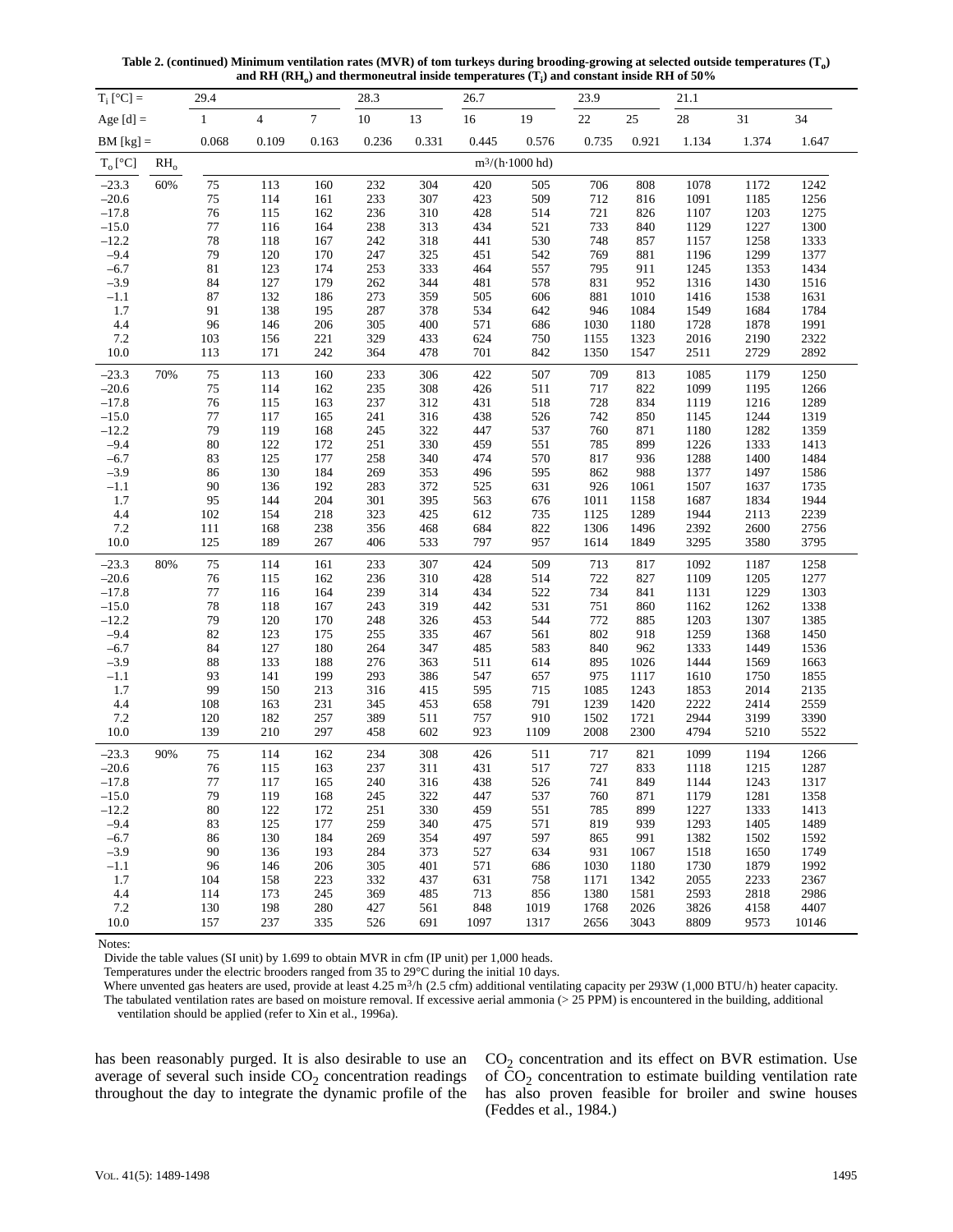Table 3. Minimum ventilation rates (MVR) of tom turkeys during brooding-growing at selected outside temperatures  $(T_0)$  and RH (RH<sub>0</sub>) and thermoneutral inside temperatures  $(T_i)$  and constant inside RH of 60%

| $T_i$ [°C] =       |        | 29.4         |                |                | 28.3       |            | 26.7       |                         | 23.9       |            | 21.1       |            |              |
|--------------------|--------|--------------|----------------|----------------|------------|------------|------------|-------------------------|------------|------------|------------|------------|--------------|
| Bird Age $[d] =$   |        | $\mathbf{1}$ | $\overline{4}$ | $\overline{7}$ | $10\,$     | 13         | $16\,$     | 19                      | $22\,$     | 25         | 28         | 31         | 34           |
| $BM [kg] =$        |        | 0.068        | 0.109          | 0.163          | 0.236      | 0.331      | 0.445      | 0.576                   | 0.735      | 0.921      | 1.134      | 1.374      | 1.647        |
| $T_o[^{\circ}C]$   | $RH_0$ |              |                |                |            |            |            | $m^3/(h \cdot 1000$ hd) |            |            |            |            |              |
| $-23.3$            | 20%    | 61           | 92             | 130            | 189        | 248        | 342        | 411                     | 576        | 660        | 873        | 949        | 1006         |
| $-20.6$            |        | 61           | 92             | 130            | 189        | 248        | 343        | 412                     | 577        | 661        | 876        | 952        | 1009         |
| $-17.8$            |        | 61           | 92             | 131            | 189        | 249        | 344        | 413                     | 579        | 663        | 879        | 956        | 1013         |
| $-15.0$            |        | 61           | 93             | 131            | 190        | 250        | 345        | 414                     | 582        | 666        | 884        | 960        | 1018         |
| $-12.2$            |        | 61           | 93             | 132            | 191        | 251        | 346        | 416                     | 585        | 670        | 890        | 967        | 1025         |
| $-9.4$             |        | 62           | 93             | 132            | 192        | 252        | 348        | 419                     | 589        | 675        | 897        | 975        | 1033         |
| $-6.7$             |        | 62           | 94             | 133            | 193        | 254        | 351        | 421                     | 594        | 680        | 906        | 984        | 1043         |
| $-3.9$             |        | 63           | 95             | 134            | 195        | 256        | 354        | 425                     | 600        | 688        | 918        | 997        | 1057         |
| $-1.1$             |        | 63           | 96             | 135            | 197        | 258        | 358        | 430                     | 609        | 697        | 933        | 1014       | 1075         |
| 1.7                |        | 64           | 97             | 137            | 199        | 262        | 363        | 436                     | 618        | 708        | 951        | 1033       | 1095         |
| 4.4                |        | 65           | 98             | 139            | 202        | 265        | 368        | 442                     | 629        | 721        | 971        | 1056       | 1119         |
| 7.2                |        | 66           | 99             | 141            | 205        | 269        | 375        | 450                     | 643        | 737        | 998        | 1084       | 1149         |
| 10.0               |        | 67           | 101            | 143            | 209        | 275        | 383        | 461                     | 661        | 757        | 1031       | 1120       | 1188         |
| $-23.3$            | 30%    | 61           | 92             | 131            | 189        | 249        | 343        | 412                     | 578        | 662        | 878        | 954        | 1011         |
| $-20.6$            |        | 61           | 93             | 131            | 190        | 249        | 344        | 413                     | 580        | 665        | 882        | 958        | 1015         |
| $-17.8$            |        | 61           | 93             | 131            | 190        | 250        | 346        | 415                     | 583        | 668        | 887        | 964        | 1021         |
| $-15.0$            |        | 62           | 93             | 132            | 191        | 252        | 348        | 417                     | 587        | 673        | 894        | 971        | 1029         |
| $-12.2$            |        | 62           | 94             | 133            | 193        | 253        | 350        | 420                     | 592        | 678        | 903        | 981        | 1040         |
| $-9.4$             |        | 62           | 95             | 134            | 194        | 255        | 353        | 424                     | 598        | 685        | 914        | 993        | 1053         |
| $-6.7$             |        | 63           | 95             | 135            | 196        | 258        | 357        | 429                     | 606        | 694        | 928        | 1009       | 1069         |
| $-3.9$             |        | 64           | 97             | 137            | 198        | 261        | 362        | 435                     | 616        | 706        | 947        | 1029       | 1091         |
| $-1.1$             |        | 65           | 98             | 139            | 202        | 265        | 368        | 442                     | 629        | 721        | 972        | 1056       | 1119         |
| 1.7                |        | 66           | 100            | 141            | 205        | 270        | 376        | 451                     | 645        | 739        | 1001       | 1088       | 1153         |
| 4.4                |        | 67           | 102            | 144            | 210        | 276        | 385        | 462                     | 663        | 760        | 1036       | 1125       | 1193         |
| 7.2                |        | 69           | 104            | 147            | 215        | 283        | 396        | 475                     | 687        | 787        | 1081       | 1175       | 1246         |
| 10.0               |        | $71\,$       | 107            | 152            | 222        | 292        | 410        | 492                     | 718        | 822        | 1141       | 1240       | 1315         |
| $-23.3$            | 40%    | 61           | 93             | 131            | 190        | 249        | 344        | 414                     | 581        | 665        | 882        | 958        | 1016         |
| $-20.6$            |        | 61           | 93             | 131            | 191        | 250        | 346        | 415                     | 583        | 669        | 887        | 964        | 1022         |
| $-17.8$            |        | 62           | 93             | 132            | 191        | 252        | 348        | 418                     | 587        | 673        | 895<br>904 | 972        | 1030         |
| $-15.0$<br>$-12.2$ |        | 62<br>63     | 94<br>95       | 133<br>134     | 193<br>194 | 253<br>255 | 350<br>354 | 421                     | 593<br>599 | 679<br>687 | 916        | 982<br>995 | 1041<br>1055 |
| $-9.4$             |        | 63           | 96             | 135            | 196        | 258        | 358        | 425<br>430              | 608        | 696        | 932        | 1013       | 1073         |
| $-6.7$             |        | 64           | 97             | 137            | 199        | 262        | 363        | 436                     | 619        | 709        | 951        | 1034       | 1096         |
| $-3.9$             |        | 65           | 98             | 139            | 202        | 266        | 370        | 444                     | 633        | 725        | 978        | 1063       | 1127         |
| $-1.1$             |        | 66           | 100            | 142            | 207        | 272        | 379        | 455                     | 652        | 747        | 1013       | 1101       | 1167         |
| 1.7                |        | 68           | 103            | 145            | 212        | 279        | 390        | 468                     | 674        | 773        | 1057       | 1148       | 1217         |
| 4.4                |        | 70           | 105            | 149            | 218        | 287        | 402        | 483                     | 701        | 803        | 1109       | 1205       | 1277         |
| 7.2                |        | 72           | 109            | 154            | 226        | 297        | 419        | 503                     | 737        | 845        | 1180       | 1283       | 1360         |
| 10.0               |        | 75           | 114            | 161            | 237        | 311        | 441        | 529                     | 786        | 900        | 1279       | 1389       | 1473         |
| $-23.3$            | 50%    | 61           | 93             | 131            | 190        | 250        | 346        | 415                     | 583        | 668        | 886        | 963        | 1021         |
| $-20.6$            |        | 62           | 93             | 132            | 191        | 251        | 347        | 417                     | 587        | 672        | 893        | 971        | 1029         |
| $-17.8$            |        | 62           | 94             | 133            | 193        | 253        | 350        | 420                     | 592        | 678        | 902        | 981        | 1039         |
| $-15.0$            |        | 62           | 95             | 134            | 194        | 255        | 353        | 424                     | 598        | 685        | 914        | 994        | 1053         |
| $-12.2$            |        | 63           | 95             | 135            | 196        | 258        | 357        | 429                     | 607        | 695        | 930        | 1010       | 1071         |
| $-9.4$             |        | 64           | 97             | 137            | 199        | 261        | 363        | 436                     | 618        | 708        | 950        | 1033       | 1094         |
| $-6.7$             |        | 65           | 98             | 139            | 202        | 266        | 369        | 444                     | 632        | 724        | 976        | 1061       | 1124         |
| $-3.9$             |        | 66           | 100            | 142            | 207        | 272        | 378        | 455                     | 651        | 745        | 1011       | 1099       | 1165         |
| $-1.1$             |        | 68           | 103            | 146            | 212        | 279        | 390        | 469                     | 676        | 774        | 1059       | 1151       | 1220         |
| 1.7                |        | 70           | 106            | 150            | 219        | 288        | 405        | 486                     | 707        | 809        | 1119       | 1216       | 1289         |
| 4.4                |        | 72           | 110            | 155            | 228        | 299        | 422        | 507                     | 744        | 852        | 1194       | 1297       | 1375         |
| 7.2                |        | 76           | 115            | 162            | 239        | 314        | 445        | 535                     | 796        | 912        | 1300       | 1412       | 1497         |
| 10.0               |        | 80           | 121            | 171            | 253        | 333        | 476        | 572                     | 868        | 994        | 1454       | 1580       | 1674         |

Notes:

Temperatures under the electric brooders ranged from 35 to 29°C during the initial 10 days.

Where unvented gas heaters are used, provide at least 4.25 m<sup>3</sup>/h (2.5 cfm) additional ventilating capacity per 293W (1,000 BTU/h) heater capacity.

The tabulated ventilation rates are based on moisture removal. If excessive aerial ammonia (> 25 PPM) is encountered in the building, additional ventilation should be applied (refer to Xin et al., 1996a).

## **CONCLUSIONS**

Heat and moisture production characteristics of modern Nicholas tom turkeys brooded on litter are substantially different from data commonly used for design of building ventilation systems. Specifically, in comparison with the ASAE Standard (for  $BM = 0.1$  to 1.0 kg), the current study revealed a 2 to 49% higher THP, a 4 to 282% higher MP, and a 2 to 107% lower SHP.

Large differences in MP-based minimum ventilation rates (MVR) for brooding facilities exist between the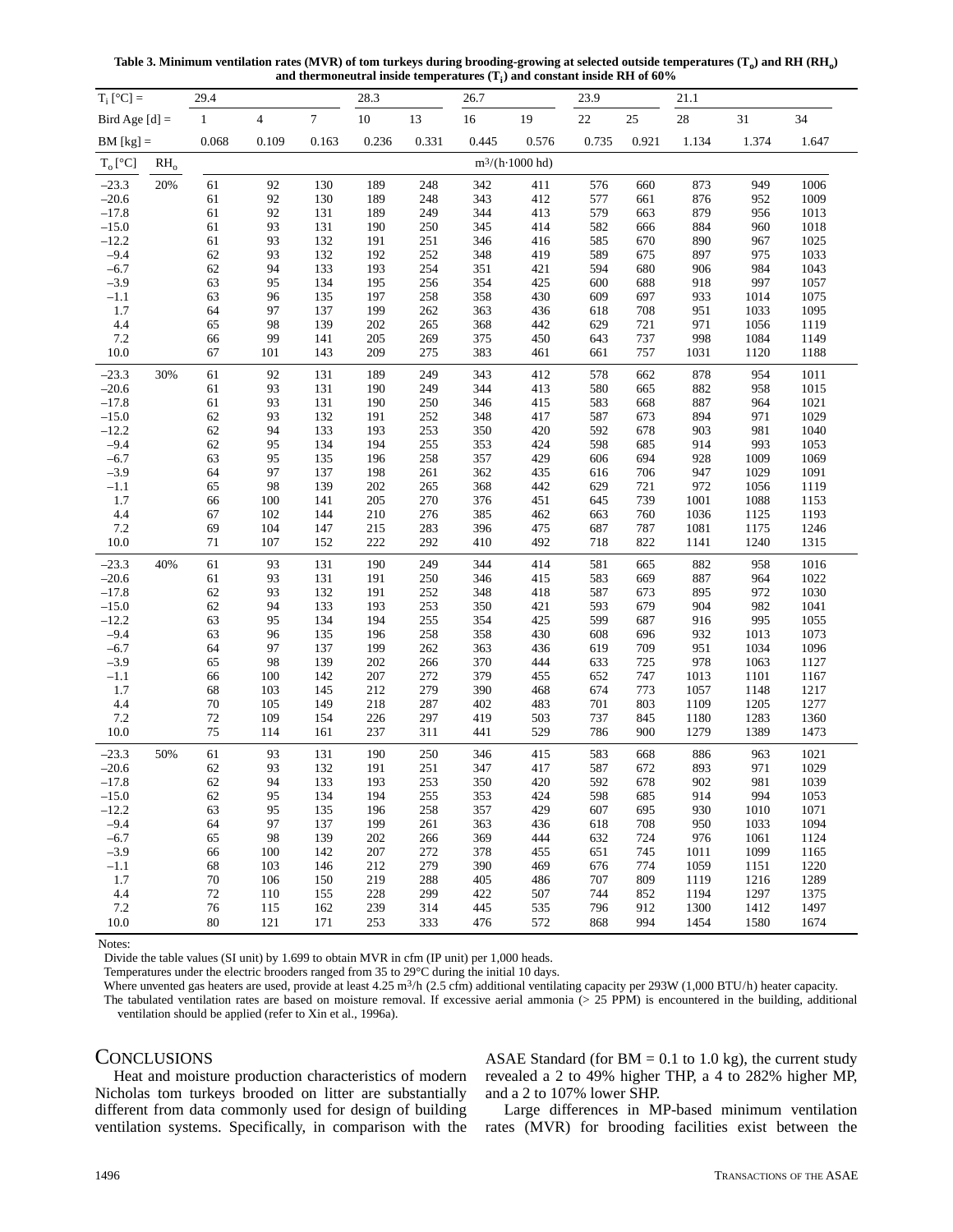**Table 3. (continued) Minimum ventilation rates (MVR) of tom turkeys during brooding-growing at selected outside temperatures (To) and RH**  $(RH<sub>o</sub>)$  and thermoneutral inside temperatures  $(T<sub>i</sub>)$  and constant inside RH of 60%

| $T_i$ [°C] =       |                            | 29.4     |                         |            | 28.3       |            | 26.7       |                         | 23.9       |            | 21.1         |              |              |
|--------------------|----------------------------|----------|-------------------------|------------|------------|------------|------------|-------------------------|------------|------------|--------------|--------------|--------------|
| Bird Age $[d]$ =   |                            | $\,1$    | $\overline{\mathbf{4}}$ | $\tau$     | $10\,$     | 13         | 16         | 19                      | $22\,$     | 25         | $28\,$       | 31           | 34           |
| $BM [kg] =$        |                            | 0.068    | 0.109                   | 0.163      | 0.236      | 0.331      | 0.445      | 0.576                   | 0.735      | 0.921      | 1.134        | 1.374        | 1.647        |
| $T_o[^{\circ}C]$   | $\mathrm{RH}_{\mathrm{o}}$ |          |                         |            |            |            |            | $m^3/(h \cdot 1000$ hd) |            |            |              |              |              |
| $-23.3$            | 60%                        | 61       | 93                      | 132        | 191        | 251        | 347        | 417                     | 585        | 671        | 891          | 968          | 1026         |
| $-20.6$            |                            | 62       | 94                      | 132        | 192        | 252        | 349        | 419                     | 590        | 676        | 899          | 977          | 1036         |
| $-17.8$            |                            | 62       | 94                      | 133        | 194        | 254        | 352        | 423                     | 596        | 683        | 910          | 989          | 1048         |
| $-15.0$            |                            | 63       | 95                      | 135        | 196        | 257        | 356        | 428                     | 604        | 692        | 925          | 1005         | 1065         |
| $-12.2$            |                            | 64       | 96                      | 136        | 198        | 260        | 361        | 434                     | 615        | 704        | 944          | 1026         | 1087         |
| $-9.4$             |                            | 65       | 98                      | 138        | 201        | 265        | 368        | 442                     | 628        | 720        | 969          | 1053         | 1117         |
| $-6.7$             |                            | 66       | 100                     | 141        | 205        | 270        | 376        | 452                     | 646        | 740        | 1002         | 1089         | 1154         |
| $-3.9$             |                            | 67       | 102                     | 145        | 211        | 277        | 387        | 465                     | 669        | 767        | 1047         | 1138         | 1206         |
| $-1.1$             |                            | $70\,$   | 105                     | 149        | 218        | 287        | 402        | 483                     | 701        | 804        | 1109         | 1205         | 1278         |
| 1.7                |                            | $72\,$   | 109                     | 155        | 227        | 299        | 421        | 506                     | 742        | 850        | 1189         | 1293         | 1370         |
| 4.4                |                            | 75       | 114                     | 162        | 238        | 313        | 444        | 533                     | 792        | 908        | 1292         | 1404         | 1489         |
| 7.2                |                            | $80\,$   | 121                     | 171        | 253        | 332        | 475        | 570                     | 864        | 990        | 1446         | 1572         | 1666         |
| 10.0               |                            | 86       | 129                     | 183        | 273        | 359        | 518        | 623                     | 969        | 1111       | 1685         | 1831         | 1941         |
| $-23.3$            | 70%                        | 62       | 93                      | 132        | 192        | 252        | 348        | 418                     | 588        | 674        | 895          | 973          | 1031         |
| $-20.6$            |                            | 62       | 94                      | 133        | 193        | 254        | 351        | 421                     | 593        | 680        | 905          | 984          | 1043         |
| $-17.8$            |                            | 63       | 95                      | 134        | 195        | 256        | 354        | 426                     | 601        | 688        | 918          | 998          | 1058         |
| $-15.0$            |                            | 63       | 96                      | 136        | 197        | 259        | 359        | 431                     | 610        | 699        | 936          | 1017         | 1078         |
| $-12.2$            |                            | 64       | 97                      | 138        | 200        | 263        | 365        | 438                     | 622        | 713        | 959          | 1042         | 1104         |
| $-9.4$             |                            | 65       | 99                      | 140        | 204        | 268        | 373        | 448                     | 639        | 732        | 990          | 1075         | 1140         |
| $-6.7$             |                            | 67       | 101                     | 143        | 209        | 274        | 383        | 460                     | 660        | 756        | 1029         | 1118         | 1185         |
| $-3.9$             |                            | 69       | 104                     | 148        | 216        | 283        | 397        | 477                     | 689        | 790        | 1085         | 1179         | 1250         |
| $-1.1$             |                            | $71\,$   | 108                     | 153        | 225        | 295        | 415        | 499                     | 729        | 836        | 1164         | 1265         | 1341         |
| 1.7                |                            | $75\,$   | 113                     | 160        | 236        | 310        | 439        | 527                     | 781        | 895        | 1269         | 1379         | 1462         |
| 4.4                |                            | 79       | 119                     | 169        | 249        | 328        | 468        | 562                     | 847        | 971        | 1409         | 1531         | 1623         |
| 7.2                |                            | 84       | 128                     | 181        | 268        | 353        | 509        | 611                     | 946        | 1084       | 1631         | 1772         | 1878         |
| 10.0               |                            | 92       | 139                     | 197        | 295        | 388        | 569        | 683                     | 1098       | 1258       | 2005         | 2179         | 2309         |
| $-23.3$            | 80%                        | 62       | 94                      | 133        | 192        | 253        | 349        | 420                     | 590        | 676        | 900          | 978          | 1037         |
| $-20.6$            |                            | 62       | 94                      | 134        | 194        | 255        | 352        | 423                     | 597        | 684        | 911          | 991          | 1050         |
| $-17.8$            |                            | 63       | 95                      | 135        | 196        | 257        | 356        | 428                     | 605        | 693        | 927          | 1007         | 1067         |
| $-15.0$            |                            | 64       | 97                      | 137        | 198        | 261        | 362        | 435                     | 616        | 706        | 947          | 1029         | 1091         |
| $-12.2$            |                            | 65       | 98                      | 139        | 202        | 265        | 369        | 443                     | 631        | 722        | 974          | 1058         | 1122         |
| $-9.4$             |                            | 66       | 100                     | 142        | 206        | 271        | 378        | 454                     | 650        | 744        | 1010         | 1097         | 1163         |
| $-6.7$             |                            | 68       | 103                     | 146        | 212        | 279        | 390        | 469                     | 675        | 774        | 1059         | 1150         | 1219         |
| $-3.9$             |                            | $70\,$   | 106                     | 151        | 220        | 290        | 407        | 488                     | 710        | 814        | 1127         | 1225         | 1298         |
| $-1.1$             |                            | $73\,$   | 111                     | 157        | 231        | 304        | 429        | 515                     | 759        | 870        | 1225         | 1331         | 1411         |
| 1.7                |                            | $77\,$   | 117                     | 166        | 245        | 321        | 458        | 550                     | 824        | 944        | 1359         | 1477         | 1565         |
| 4.4                |                            | 82       | 125                     | 177        | 262        | 344        | 495        | 595                     | 912        | 1045       | 1553         | 1688         | 1789         |
| 7.2                |                            | 89       | 135                     | 192        | 287        | 377        | 549        | 659                     | 1046       | 1199       | 1872         | 2035         | 2156         |
| 10.0               |                            | 99       | 151                     | 213        | 322        | 424        | 630        | 757                     | 1267       | 1452       | 2476         | 2691         | 2852         |
| $-23.3$<br>$-20.6$ | 90%                        | 62<br>63 | 94<br>95                | 133<br>134 | 193<br>195 | 253<br>256 | 351<br>354 | 421<br>425              | 593<br>600 | 679<br>688 | 905<br>918   | 983<br>997   | 1042<br>1057 |
|                    |                            |          |                         |            | 197        |            |            | 431                     |            |            |              |              |              |
| $-17.8$            |                            | 63       | 96                      | 136        |            | 259        | 359        |                         | 610        | 699        | 935          | 1016         | 1077         |
| $-15.0$            |                            | 64       | 97                      | 138        | 200        | 263        | 365        | 438                     | 622        | 713        | 958          | 1041         | 1104         |
| $-12.2$<br>$-9.4$  |                            | 65       | 99                      | 140        | 204        | 268        | 373<br>384 | 448                     | 639        | 732        | 989          | 1075         | 1140         |
|                    |                            | 67       | 101                     | 143        | 209        | 275        |            | 461                     | 661        | 758        | 1031         | 1121         | 1188         |
| $-6.7$             |                            | 69       | 104<br>109              | 148        | 216        | 284        | 398        | 478                     | 691        | 792        | 1089         | 1184         | 1255<br>1349 |
| $-3.9$             |                            | 72       |                         | 154        | 225        | 296        | 417        | 501                     | 733<br>792 | 840        | 1171<br>1293 | 1273<br>1405 |              |
| $-1.1$             |                            | 75       | 114                     | 162        | 238        | 313        | 444        | 533                     |            | 908        |              |              | 1489         |
| 1.7                |                            | 80       | 121                     | 172        | 254        | 334        | 478        | 575                     | 873        | 1000       | 1465         | 1592         | 1687         |
| 4.4                |                            | 86       | 131                     | 185        | 276        | 363        | 525        | 631                     | 987        | 1131       | 1726         | 1876         | 1988         |
| 7.2                |                            | 95       | 144                     | 204        | 307        | 404        | 595        | 715                     | 1169       | 1340       | 2195         | 2385         | 2528         |
| 10.0               |                            | 108      | 164                     | 232        | 354        | 466        | 707        | 849                     | 1498       | 1716       | 3239         | 3520         | 3731         |

Notes:

Temperatures under the electric brooders ranged from 35 to 29°C during the initial 10 days.

Where unvented gas heaters are used, provide at least 4.25 m<sup>3</sup>/h (2.5 cfm) additional ventilating capacity per 293W (1,000 BTU/h) heater capacity.

The tabulated ventilation rates are based on moisture removal. If excessive aerial ammonia (> 25 PPM) is encountered in the building, additional ventilation should be applied (refer to Xin et al., 1996a).

current study and the literature (MWPS, 1990) recommendations. Specifically, the literature MVR values were estimated to be 165 to 557% of those derived from the current study for the first week of brooding, but 20 to 49% of the derived MVR values for the remaining 4-week brooding-growing period.

Regression equations relating THP, MP, SHP, and  $CO<sub>2</sub>$ production rate to age and BM of Nicholas tom turkeys during the five-week brooding period have been